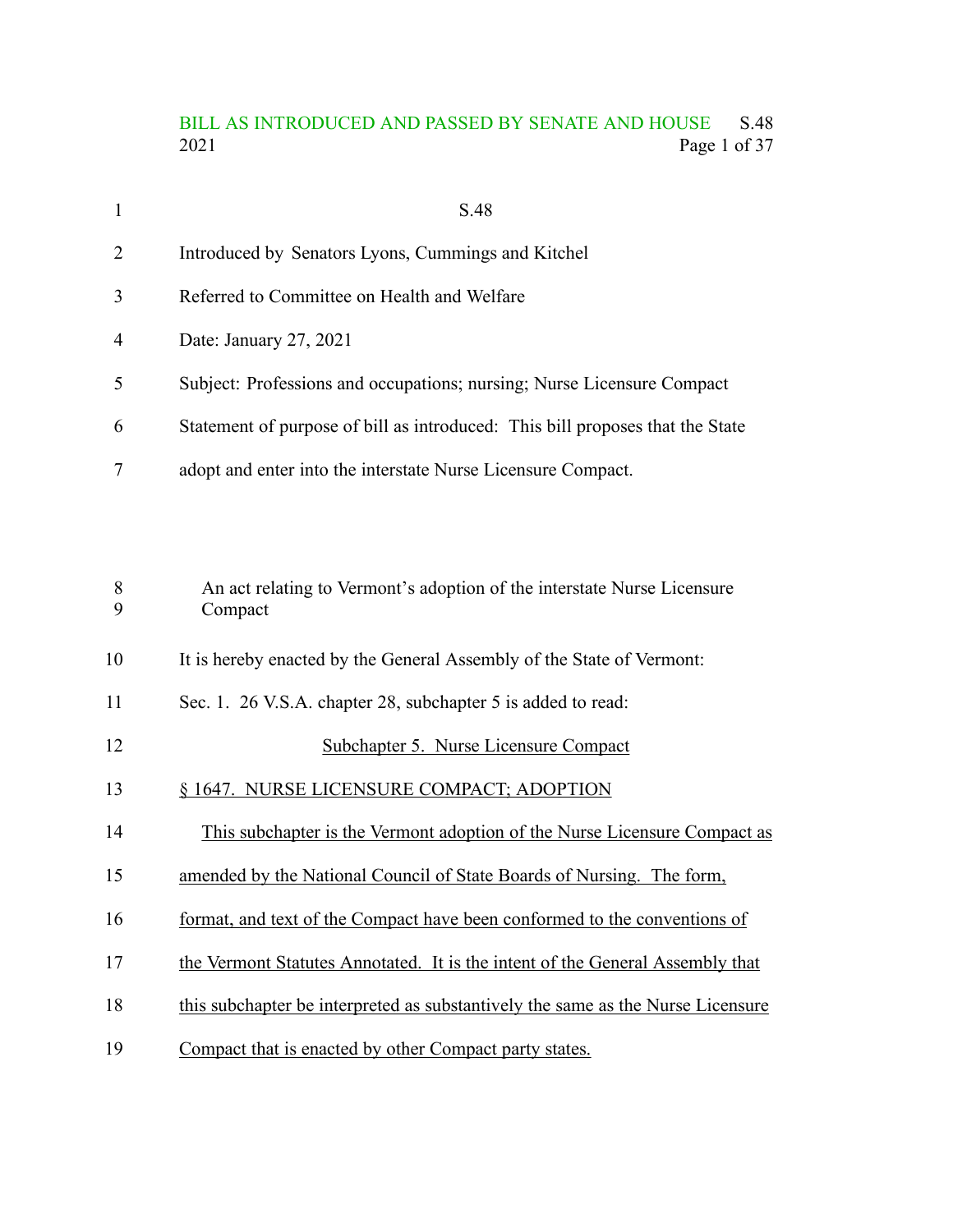# BILL AS INTRODUCED AND PASSED BY SENATE AND HOUSE S.48<br>2021 Page 2 of 37 Page 2 of 37

| 1  | § 1647a. FINDINGS AND DECLARATION OF PURPOSE                                     |
|----|----------------------------------------------------------------------------------|
| 2  | (a) The party states find that:                                                  |
| 3  | (1) The health and safety of the public are affected by the degree of            |
| 4  | compliance with and the effectiveness of enforcement activities related to state |
| 5  | nurse licensure laws.                                                            |
| 6  | (2) Violations of nurse licensure and other laws regulating the practice         |
| 7  | of nursing may result in injury or harm to the public.                           |
| 8  | (3) The expanded mobility of nurses and the use of advanced                      |
| 9  | communication technologies as part of our nation's health care delivery system   |
| 10 | require greater coordination and cooperation among states in the areas of nurse  |
| 11 | licensure and regulation.                                                        |
| 12 | (4) New practice modalities and technology make compliance with                  |
| 13 | individual state nurse licensure laws difficult and complex.                     |
| 14 | (5) The current system of duplicative licensure for nurses practicing in         |
| 15 | multiple states is cumbersome and redundant for both nurses and states.          |
| 16 | (6) Uniformity of nurse licensure requirements throughout the states             |
| 17 | promotes public safety and public health benefits.                               |
| 18 | (b) The general purposes of this Compact are to:                                 |
| 19 | (1) Facilitate the states' responsibility to protect the public's health and     |
| 20 | safety.                                                                          |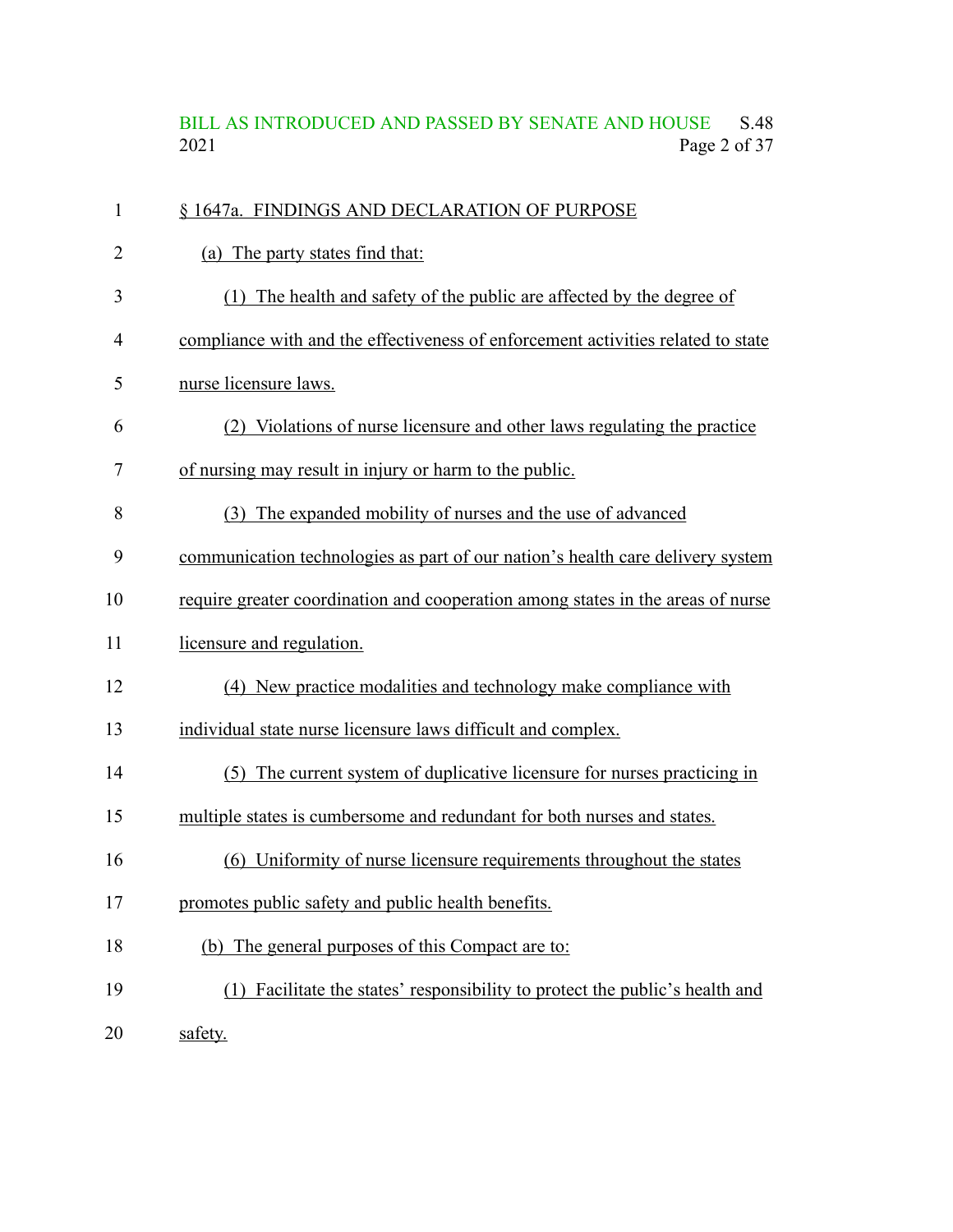# BILL AS INTRODUCED AND PASSED BY SENATE AND HOUSE S.48<br>2021 Page 3 of 37 Page 3 of 37

| $\mathbf{1}$ | (2) Ensure and encourage the cooperation of party states in the areas of            |
|--------------|-------------------------------------------------------------------------------------|
| 2            | nurse licensure and regulation.                                                     |
| 3            | (3) Facilitate the exchange of information between party states in the              |
| 4            | areas of nurse regulation, investigation, and adverse actions.                      |
| 5            | (4) Promote compliance with the laws governing the practice of nursing              |
| 6            | in each jurisdiction.                                                               |
| 7            | (5) Invest all party states with the authority to hold a nurse accountable          |
| 8            | for meeting all state practice laws in the state in which the patient is located at |
| 9            | the time care is rendered through the mutual recognition of party state licenses.   |
| 10           | (6) Decrease redundancies in the consideration and issuance of nurse                |
| 11           | licenses.                                                                           |
| 12           | Provide opportunities for interstate practice by nurses who meet<br>(7)             |
| 13           | uniform licensure requirements.                                                     |
| 14           | § 1647b. DEFINITIONS                                                                |
| 15           | As used in this subchapter:                                                         |
| 16           | (1) "Adverse action" means any administrative, civil, equitable, or                 |
| 17           | criminal action permitted by a state's laws that is imposed by a licensing board    |
| 18           | or other authority against a nurse, including actions against an individual's       |
| 19           | license or multistate licensure privilege, such as revocation, suspension,          |
| 20           | probation, monitoring of the licensee, limitation on the licensee's practice, or    |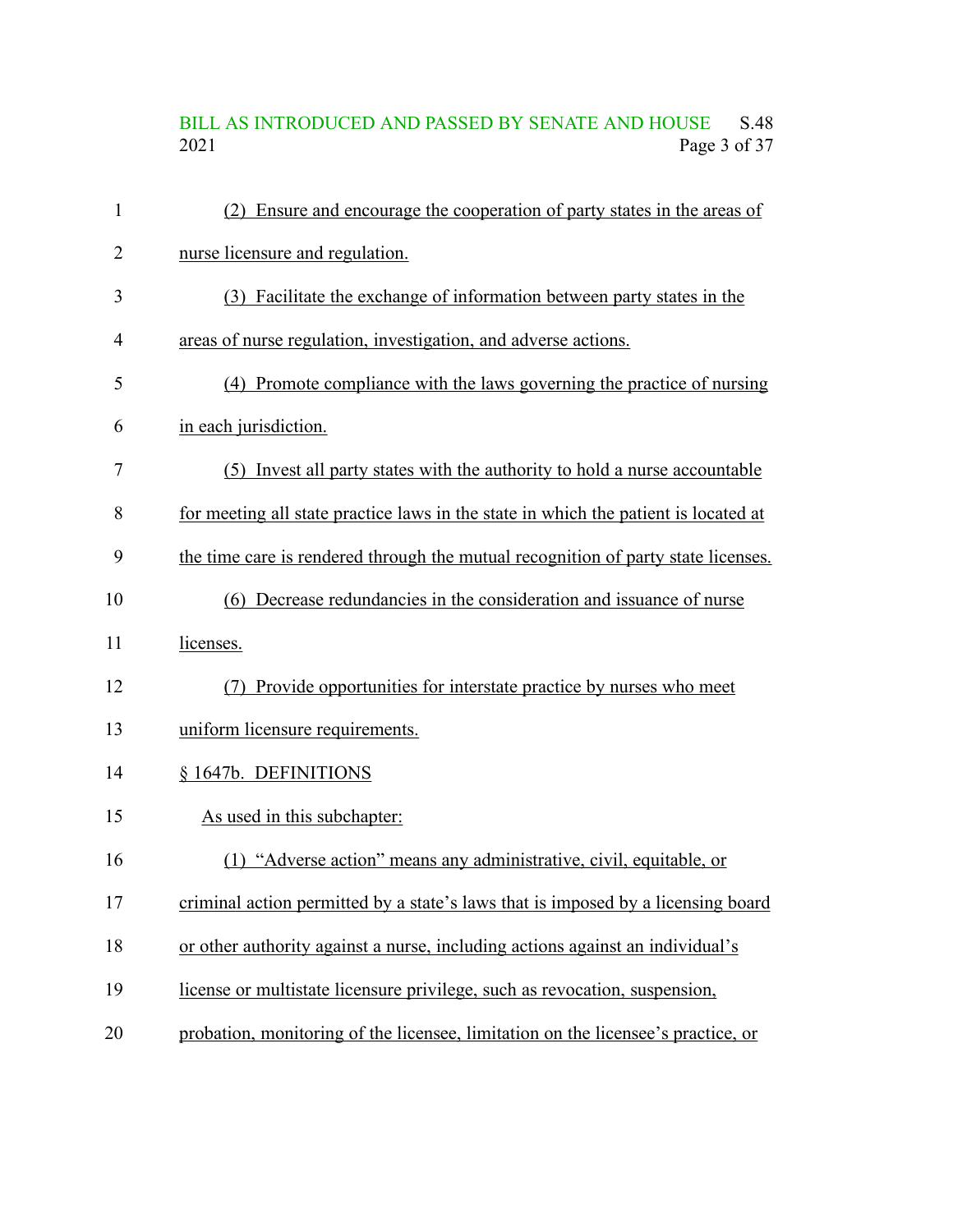# BILL AS INTRODUCED AND PASSED BY SENATE AND HOUSE S.48<br>2021 Page 4 of 37 Page 4 of 37

| 1  | any other encumbrance on licensure affecting a nurse's authorization to            |
|----|------------------------------------------------------------------------------------|
| 2  | practice, including issuance of a cease and desist action.                         |
| 3  | (2) "Alternative program" means a nondisciplinary monitoring program               |
| 4  | approved by a licensing board.                                                     |
| 5  | (3) "Commission" means the Interstate Commission of Nurse Licensure                |
| 6  | Compact Administrators.                                                            |
| 7  | (4) "Coordinated licensure information system" means an integrated                 |
| 8  | process for collecting, storing, and sharing information on nurse licensure and    |
| 9  | enforcement activities related to nurse licensure laws that is administered by a   |
| 10 | nonprofit organization composed of and controlled by licensing boards.             |
| 11 | (5) "Current significant investigative information" means:                         |
| 12 | (A) investigative information that a licensing board, after a                      |
| 13 | preliminary inquiry that includes notification and an opportunity for the nurse    |
| 14 | to respond, if required by state law, has reason to believe is not groundless and, |
| 15 | if proved true, would indicate more than a minor infraction; or                    |
| 16 | (B) investigative information that indicates that the nurse represents             |
| 17 | an immediate threat to public health and safety regardless of whether the nurse    |
| 18 | has been notified and had an opportunity to respond.                               |
| 19 | (6) "Encumbrance" means a revocation or suspension of, or any                      |
| 20 | limitation on, the full and unrestricted practice of nursing imposed by a          |
| 21 | licensing board.                                                                   |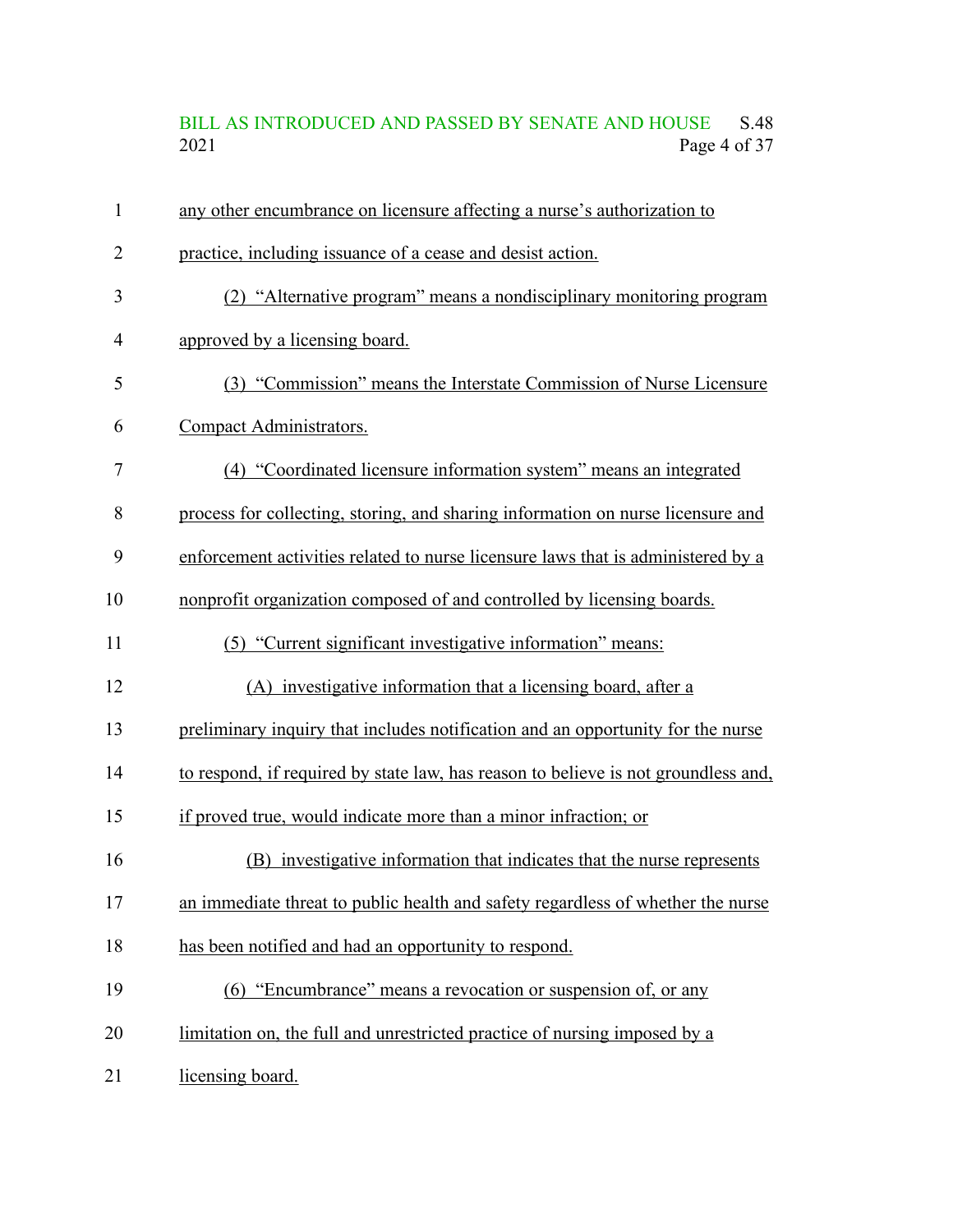# BILL AS INTRODUCED AND PASSED BY SENATE AND HOUSE S.48<br>2021 Page 5 of 37 Page 5 of 37

| $\mathbf{1}$   | (7) "Home state" means the party state that is the nurse's primary state          |
|----------------|-----------------------------------------------------------------------------------|
| 2              | of residence.                                                                     |
| 3              | (8) "Licensing board" means a party state's regulatory body responsible           |
| $\overline{4}$ | for issuing nurse licenses.                                                       |
| 5              | (9) "Multistate license" means a license to practice as a registered nurse        |
| 6              | (RN) or a licensed practical or vocational nurse (LPN/VN) issued by a home        |
| 7              | state licensing board that authorizes the licensed nurse to practice in all party |
| 8              | states under a multistate licensure privilege.                                    |
| 9              | (10) "Multistate licensure privilege" means a legal authorization                 |
| 10             | associated with a multistate license permitting the practice of nursing as either |
| 11             | an RN or LPN/VN in a remote state.                                                |
| 12             | (11) "Nurse" means RN or LPN/VN, as those terms are defined by each               |
| 13             | party state's practice laws.                                                      |
| 14             | (12) "Party state" means any state that has adopted this Compact.                 |
| 15             | (13) "Remote state" means a party state other than the home state.                |
| 16             | (14) "Single-state license" means a nurse license issued by a party state         |
| 17             | that authorizes practice only within the issuing state and does not include a     |
| 18             | multistate licensure privilege to practice in any other party state.              |
| 19             | (15) "State" means a state, territory, or possession of the United States         |
| 20             | and the District of Columbia.                                                     |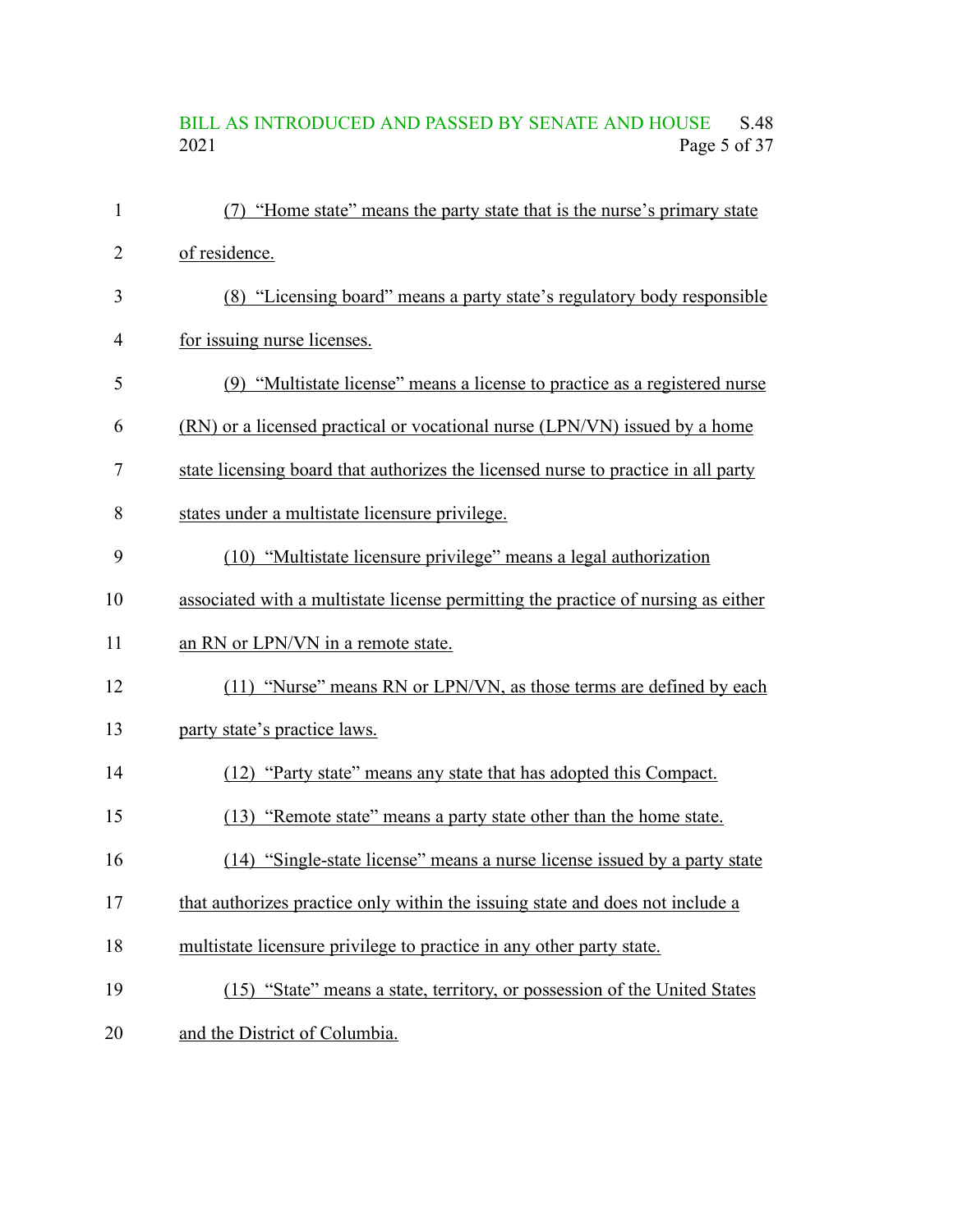# BILL AS INTRODUCED AND PASSED BY SENATE AND HOUSE S.48<br>2021 Page 6 of 37 Page 6 of 37

| $\mathbf{1}$   | (16) "State practice laws" means a party state's laws, rules, and                 |
|----------------|-----------------------------------------------------------------------------------|
| $\overline{2}$ | regulations that govern the practice of nursing, define the scope of nursing      |
| 3              | practice, and create the methods and grounds for imposing discipline. "State      |
| 4              | practice laws" do not include requirements necessary to obtain and retain a       |
| 5              | license, except for qualifications or requirements of the home state.             |
| 6              | § 1647c. GENERAL PROVISIONS AND JURISDICTION                                      |
| 7              | (a) A multistate license to practice registered or licensed practical or          |
| 8              | vocational nursing issued by a home state to a resident in that state will be     |
| 9              | recognized by each party state as authorizing a nurse to practice as an RN or     |
| 10             | LPN/VN, under a multistate licensure privilege, in each party state.              |
| 11             | (b) A state must implement procedures for considering the criminal history        |
| 12             | records of applicants for initial multistate license or licensure by endorsement. |
| 13             | Such procedures shall include the submission of fingerprints or other             |
| 14             | biometric-based information by applicants for the purpose of obtaining an         |
| 15             | applicant's criminal history record information from the Federal Bureau of        |
| 16             | Investigation and the agency responsible for retaining that state's criminal      |
| 17             | records.                                                                          |
| 18             | (c) Each party state shall require the following for an applicant to obtain or    |
| 19             | retain a multistate license in the home state:                                    |
| 20             | (1) meets the home state's qualifications for licensure or renewal of             |
| 21             | licensure as well as all other applicable state laws;                             |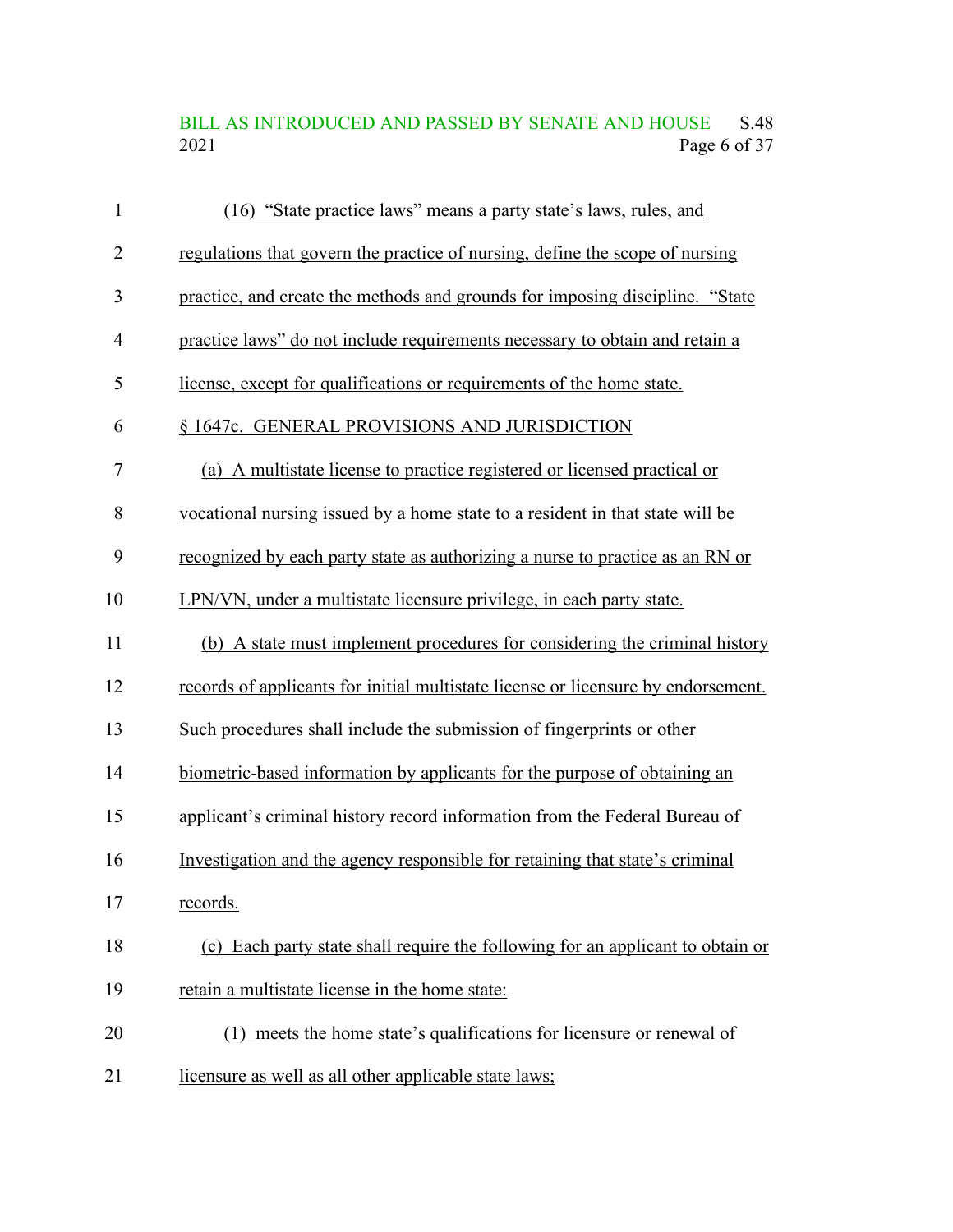# BILL AS INTRODUCED AND PASSED BY SENATE AND HOUSE S.48<br>2021 Page 7 of 37 Page 7 of 37

| $\mathbf{1}$   | (2)(A) has graduated or is eligible to graduate from a licensing board-       |
|----------------|-------------------------------------------------------------------------------|
| 2              | approved RN or LPN/VN pre-licensure education program; or                     |
| 3              | (B) has graduated from a foreign RN or LPN/VN pre-licensure                   |
| $\overline{4}$ | education program that has been:                                              |
| 5              | (i) approved by the authorized accrediting body in the applicable             |
| 6              | country; and                                                                  |
| $\overline{7}$ | (ii) verified by an independent credentials review agency to be               |
| 8              | comparable to a licensing board-approved pre-licensure education program;     |
| 9              | (3) has, if a graduate of a foreign pre-licensure education program not       |
| 10             | taught in English or if English is not the individual's native language,      |
| 11             | successfully passed an English proficiency examination that includes the      |
| 12             | components of reading, speaking, writing, and listening;                      |
| 13             | (4) has successfully passed an NCLEX-RN or NCLEX-PN Examination               |
| 14             | or recognized predecessor, as applicable;                                     |
| 15             | (5) is eligible for or holds an active, unencumbered license;                 |
| 16             | (6) has submitted, in connection with an application for initial licensure    |
| 17             | or licensure by endorsement, fingerprints or other biometric data for the     |
| 18             | purpose of obtaining criminal history record information from the Federal     |
| 19             | Bureau of Investigation and the agency responsible for retaining that state's |
| 20             | criminal records;                                                             |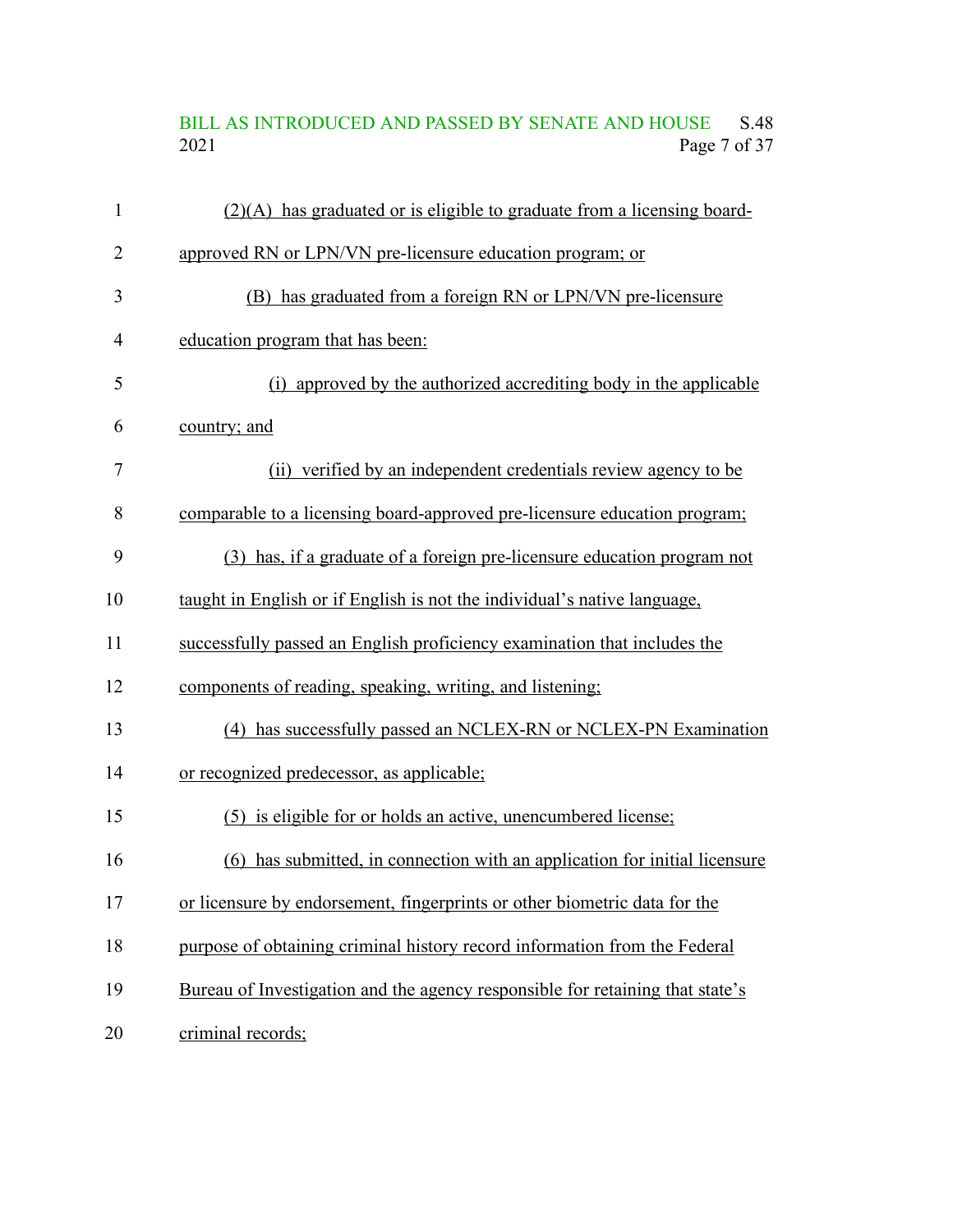# BILL AS INTRODUCED AND PASSED BY SENATE AND HOUSE S.48<br>2021 Page 8 of 37 Page 8 of 37

| $\mathbf{1}$ | (7) has not been convicted or found guilty, or has entered into an agreed          |
|--------------|------------------------------------------------------------------------------------|
| 2            | disposition, of a felony offense under applicable state or federal criminal law;   |
| 3            | (8) has not been convicted or found guilty, or has entered into an agreed          |
| 4            | disposition, of a misdemeanor offense related to the practice of nursing as        |
| 5            | determined on a case-by-case basis;                                                |
| 6            | (9) is not currently enrolled in an alternative program;                           |
| 7            | (10) is subject to self-disclosure requirements regarding current                  |
| 8            | participation in an alternative program; and                                       |
| 9            | (11) has a valid U.S. Social Security number.                                      |
| 10           | (d) All party states shall be authorized, in accordance with existing state        |
| 11           | due process law, to take adverse action against a nurse's multistate licensure     |
| 12           | privilege, such as revocation, suspension, probation, or any other action that     |
| 13           | affects a nurse's authorization to practice under a multistate licensure           |
| 14           | privilege, including cease and desist actions. If a party state takes such action, |
| 15           | it shall promptly notify the administrator of the coordinated licensure            |
| 16           | information system. The administrator of the coordinated licensure                 |
| 17           | information system shall promptly notify the home state of any such actions by     |
| 18           | remote states.                                                                     |
| 19           | (e) A nurse practicing in a party state must comply with the state practice        |
| 20           | laws of the state in which the client is located at the time service is provided.  |
| 21           | The practice of nursing is not limited to patient care but shall include all       |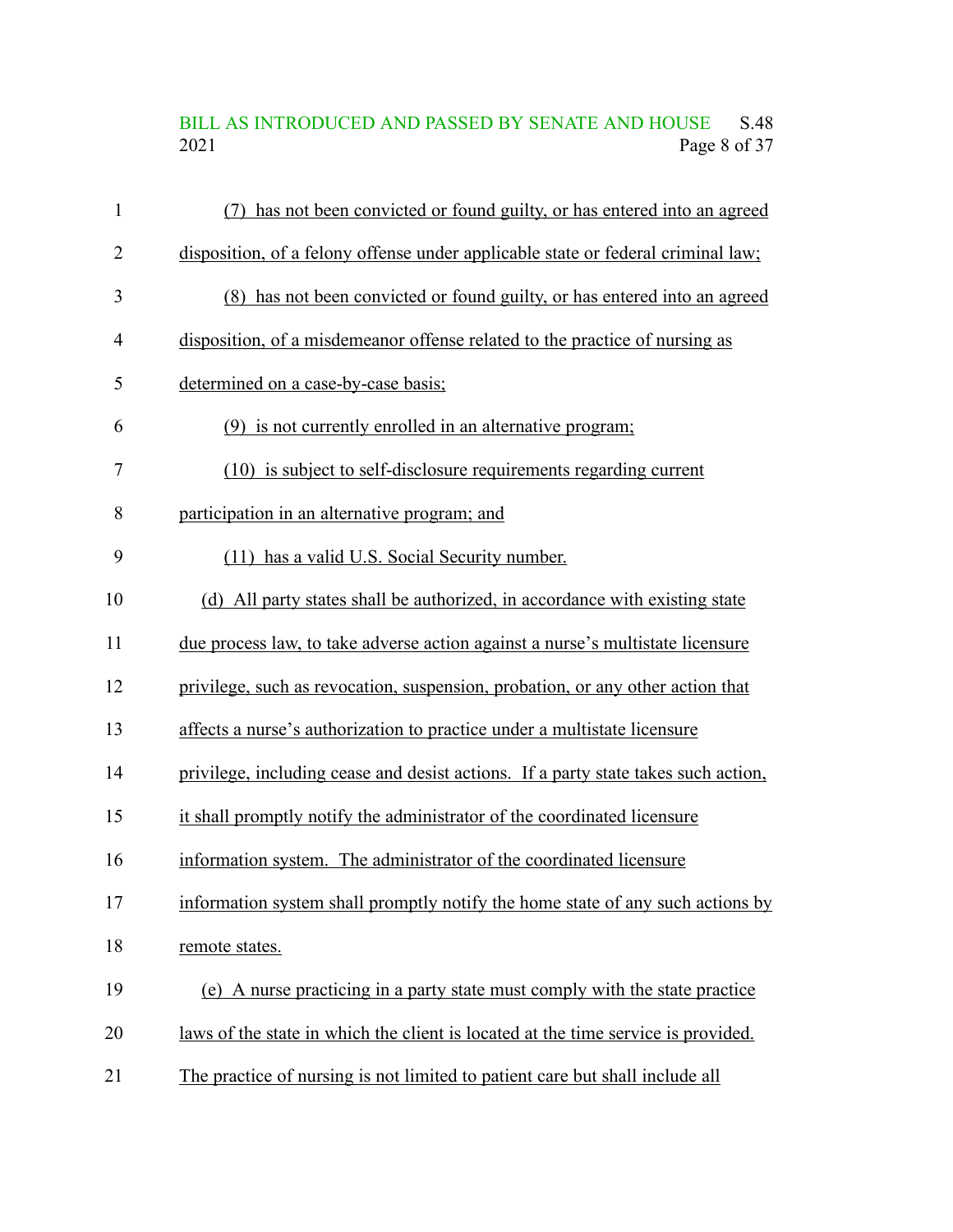# BILL AS INTRODUCED AND PASSED BY SENATE AND HOUSE S.48<br>2021 Page 9 of 37 Page 9 of 37

| $\mathbf{1}$   | nursing practice as defined by the state practice laws of the party state in which |
|----------------|------------------------------------------------------------------------------------|
| 2              | the client is located. The practice of nursing in a party state under a multistate |
| 3              | licensure privilege will subject a nurse to the jurisdiction of the licensing      |
| $\overline{4}$ | board, the courts, and the laws of the party state in which the client is located  |
| 5              | at the time service is provided.                                                   |
| 6              | (f) Individuals not residing in a party state shall continue to be able to         |
| $\overline{7}$ | apply for a party state's single-state license as provided under the laws of each  |
| 8              | party state. However, the single-state license granted to these individuals will   |
| 9              | not be recognized as granting the privilege to practice nursing in any other       |
| 10             | party state. Nothing in this Compact shall affect the requirements established     |
| 11             | by a party state for the issuance of a single-state license.                       |
| 12             | (g) Any nurse holding a home state multistate license on the effective date        |
| 13             | of this Compact may retain and renew the multistate license issued by the          |
| 14             | nurse's then-current home state, provided that:                                    |
| 15             | (1) A nurse who changes primary state of residence after this Compact's            |
| 16             | effective date must meet all applicable requirements of subsection (c) of this     |
| 17             | section to obtain a multistate license from a new home state.                      |
| 18             | (2) A nurse who fails to satisfy the multistate licensure requirements in          |
| 19             | subsection (c) of this section due to a disqualifying event occurring after this   |
| 20             | Compact's effective date shall be ineligible to retain or renew a multistate       |
| 21             | license, and the nurse's multistate license shall be revoked or deactivated in     |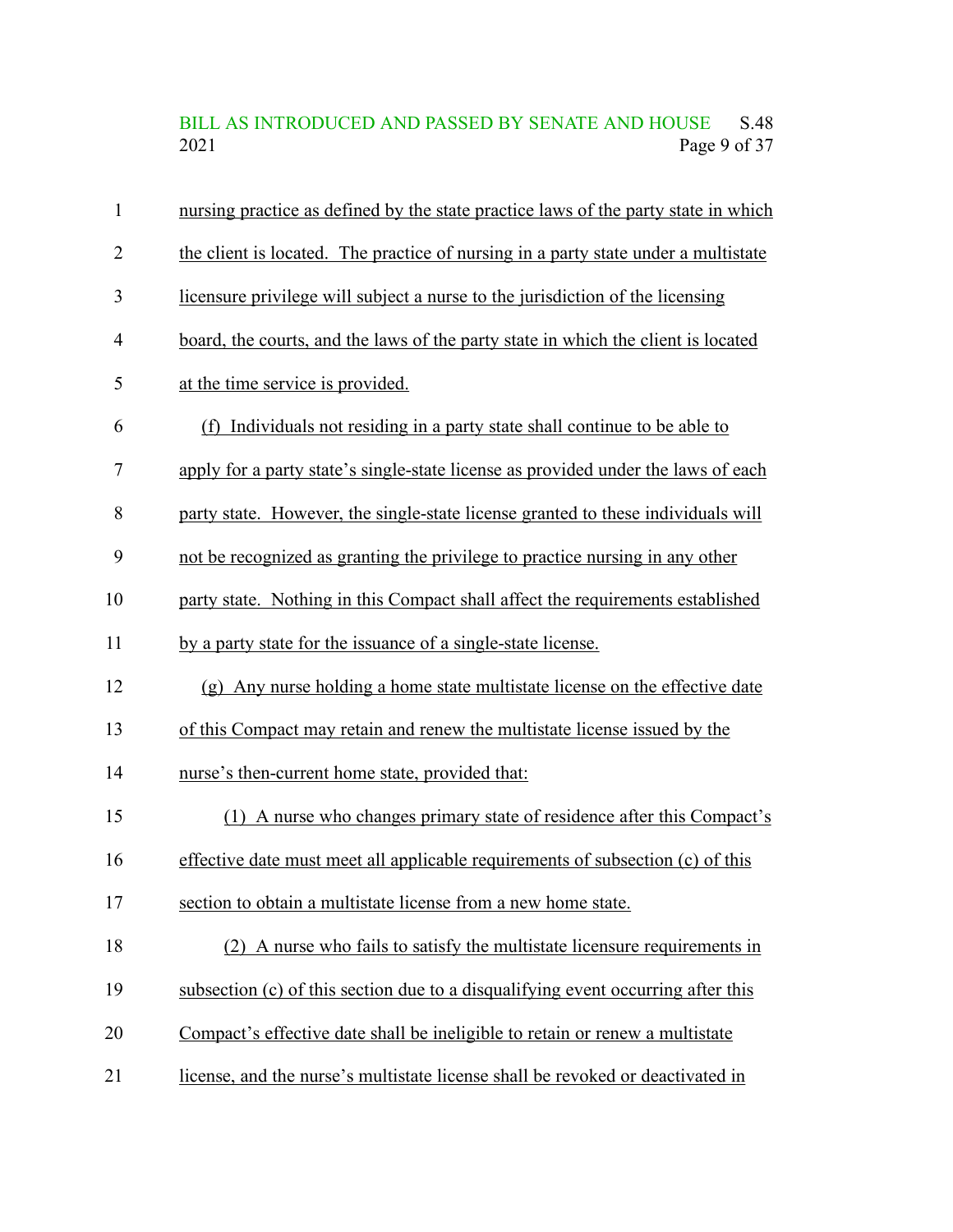BILL AS INTRODUCED AND PASSED BY SENATE AND HOUSE S.48 2021 Page 10 of 37

| 1              | accordance with applicable rules adopted by the Interstate Commission of        |
|----------------|---------------------------------------------------------------------------------|
| $\overline{2}$ | Nurse Licensure Compact Administrators.                                         |
| 3              | § 1647d. APPLICATIONS FOR LICENSURE IN A PARTY STATE                            |
| $\overline{4}$ | (a) Upon application for a multistate license, the licensing board in the       |
| 5              | issuing party state shall ascertain, through the coordinated licensure          |
| 6              | information system, whether the applicant has ever held, or is the holder of, a |
| 7              | license issued by any other state, whether there are any encumbrances on any    |
| 8              | license or multistate licensure privilege held by the applicant, whether any    |
| 9              | adverse action has been taken against any license or multistate licensure       |
| 10             | privilege held by the applicant, and whether the applicant is currently         |
| 11             | participating in an alternative program.                                        |
| 12             | (b) A nurse may hold a multistate license, issued by the home state, in only    |
| 13             | one party state at a time.                                                      |
| 14             | (c) If a nurse changes primary state of residence by moving between two         |
| 15             | party states, the nurse must apply for licensure in the new home state, and the |
| 16             | multistate license issued by the prior home state will be deactivated in        |
| 17             | accordance with applicable rules adopted by the Commission.                     |
| 18             | (1) The nurse may apply for licensure in advance of a change in primary         |
| 19             | state of residence.                                                             |
| 20             | A multistate license shall not be issued by the new home state until            |
| 21             | the nurse provides satisfactory evidence of a change in primary state of        |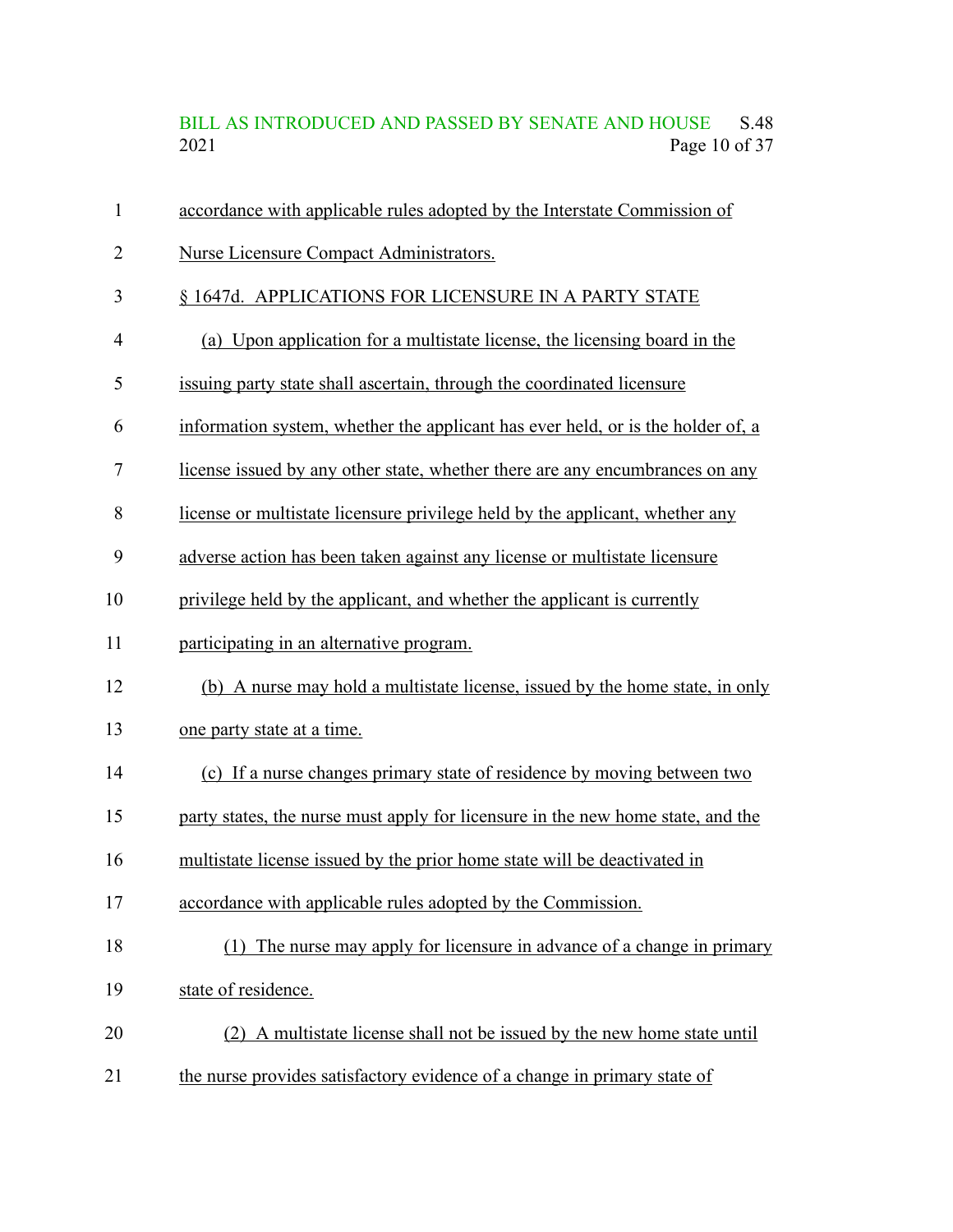BILL AS INTRODUCED AND PASSED BY SENATE AND HOUSE S.48<br>2021 Page 11 of 37 Page 11 of 37

| 1              | residence to the new home state and satisfies all applicable requirements to      |
|----------------|-----------------------------------------------------------------------------------|
| $\overline{2}$ | obtain a multistate license from the new home state.                              |
| 3              | (d) If a nurse changes primary state of residence by moving from a party          |
| 4              | state to a non-party state, the multistate license issued by the prior home state |
| 5              | will convert to a single-state license, valid only in the former home state.      |
| 6              | § 1647e. ADDITIONAL AUTHORITY INVESTED IN PARTY STATE                             |
| 7              | <b>LICENSING BOARDS</b>                                                           |
| 8              | (a) In addition to the other powers conferred by state law, a licensing board     |
| 9              | shall have the authority to:                                                      |
| 10             | (1) Take adverse action against a nurse's multistate licensure privilege          |
| 11             | to practice within that party state.                                              |
| 12             | (A) Only the home state shall have the power to take adverse action               |
| 13             | against a nurse's license issued by the home state.                               |
| 14             | (B) For purposes of taking adverse action, the home state licensing               |
| 15             | board shall give the same priority and effect to reported conduct received from   |
| 16             | a remote state as it would if such conduct had occurred within the home state.    |
| 17             | In so doing, the home state shall apply its own state laws to determine           |
| 18             | appropriate action.                                                               |
| 19             | (2) Issue cease and desist orders or impose an encumbrance on a nurse's           |
| 20             | authority to practice within that party state.                                    |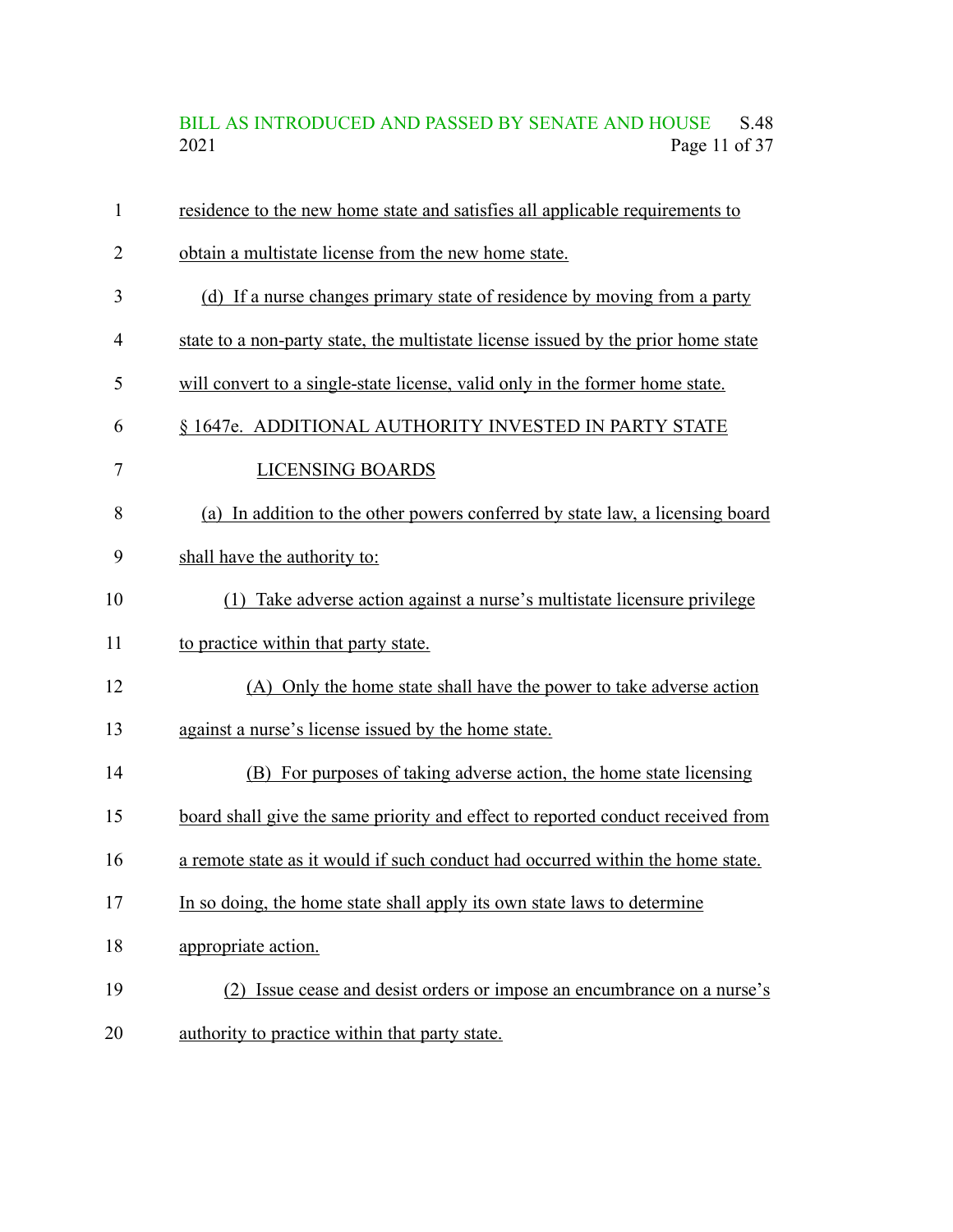#### BILL AS INTRODUCED AND PASSED BY SENATE AND HOUSE S.48<br>2021 Page 12 of 37 Page 12 of 37

| $\mathbf{1}$ | (3) Complete any pending investigations of a nurse who changes                 |
|--------------|--------------------------------------------------------------------------------|
| 2            | primary state of residence during the course of such investigations. The       |
| 3            | licensing board shall also have the authority to take appropriate action and   |
| 4            | shall promptly report the conclusions of such investigations to the            |
| 5            | administrator of the coordinated licensure information system. The             |
| 6            | administrator of the coordinated licensure information system shall promptly   |
| 7            | notify the new home state of any such actions.                                 |
| 8            | (4) Issue subpoenas for both hearings and investigations that require the      |
| 9            | attendance and testimony of witnesses as well as the production of evidence.   |
| 10           | Subpoenas issued by a licensing board in a party state for the attendance and  |
| 11           | testimony of witnesses or the production of evidence from another party state  |
| 12           | shall be enforced in the latter state by any court of competent jurisdiction   |
| 13           | according to the practice and procedure of that court applicable to subpoenas  |
| 14           | issued in proceedings pending before it. The issuing authority shall pay any   |
| 15           | witness fees, travel expenses, mileage, and other fees required by the service |
| 16           | statutes of the state in which the witnesses or evidence is located.           |
| 17           | Obtain and submit, for each nurse licensure applicant, fingerprint or<br>(5)   |
| 18           | other biometric-based information to the Federal Bureau of Investigation for   |
| 19           | criminal background checks, receive the results of the Federal Bureau of       |
| 20           | Investigation record search on criminal background checks, and use the results |
| 21           | in making licensure decisions.                                                 |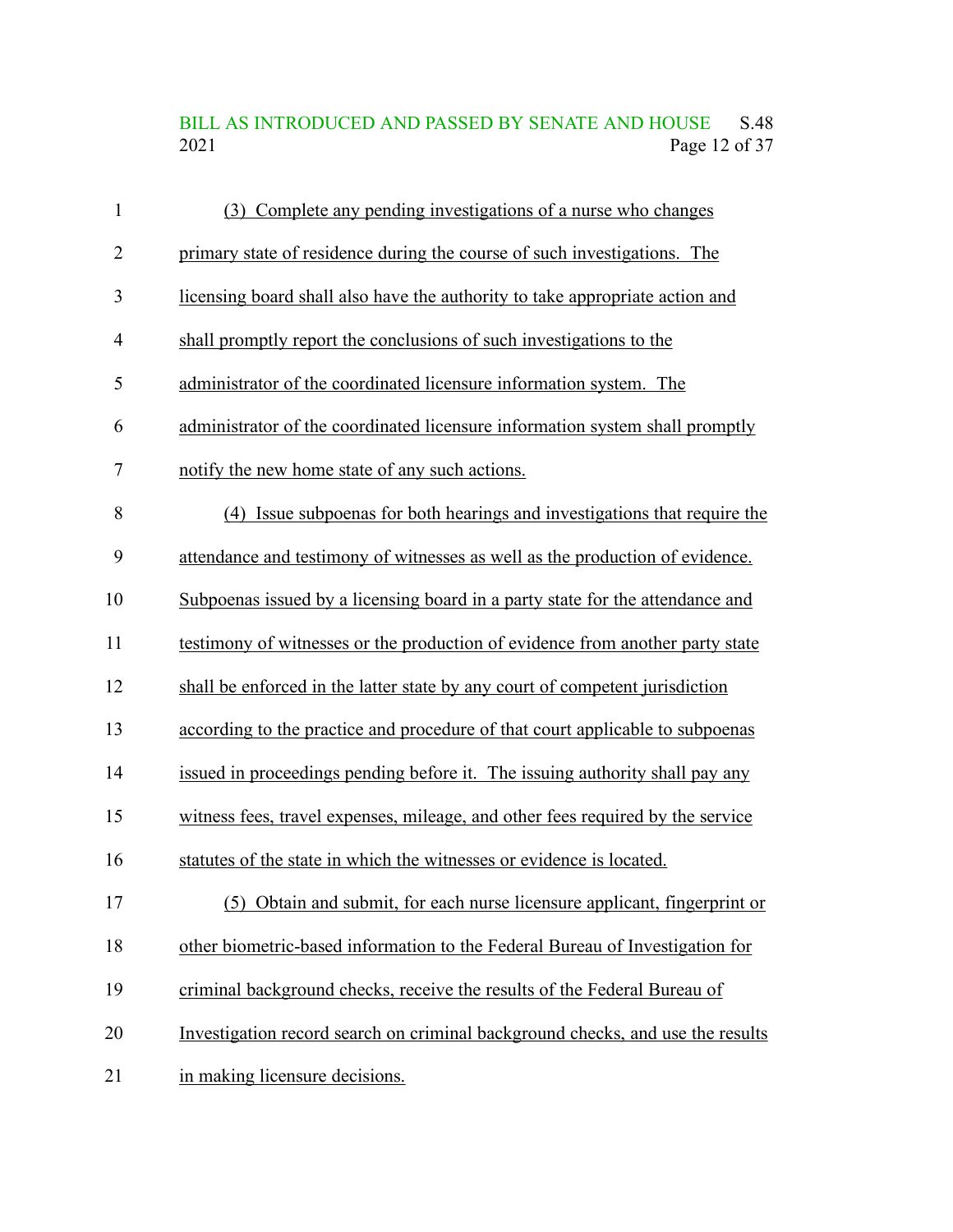## BILL AS INTRODUCED AND PASSED BY SENATE AND HOUSE S.48<br>2021 Page 13 of 37 Page 13 of 37

| $\mathbf{1}$   | (6) If otherwise permitted by state law, recover from the affected nurse           |
|----------------|------------------------------------------------------------------------------------|
| $\overline{2}$ | the costs of investigations and disposition of cases resulting from any adverse    |
| 3              | action taken against that nurse.                                                   |
| $\overline{4}$ | (7) Take adverse action based on the factual findings of the remote state,         |
| 5              | provided that the licensing board follows its own procedures for taking such       |
| 6              | adverse action.                                                                    |
| 7              | (b) If adverse action is taken by the home state against a nurse's multistate      |
| 8              | license, the nurse's multistate licensure privilege to practice in all other party |
| 9              | states shall be deactivated until all encumbrances have been removed from the      |
| 10             | multistate license. All home state disciplinary orders that impose adverse         |
| 11             | action against a nurse's multistate license shall include a statement that the     |
| 12             | nurse's multistate licensure privilege is deactivated in all party states during   |
| 13             | the pendency of the order.                                                         |
| 14             | (c) Nothing in this Compact shall override a party state's decision that           |
| 15             | participation in an alternative program may be used in lieu of adverse action.     |
| 16             | The home state licensing board shall deactivate the multistate licensure           |
| 17             | privilege under the multistate license of any nurse for the duration of the        |
| 18             | nurse's participation in an alternative program.                                   |
| 19             | § 1647f. COORDINATED LICENSURE INFORMATION SYSTEM                                  |
| 20             | (a) All party states shall participate in a coordinated licensure information      |
| 21             | system of all licensed RNs and LPNs/VNs. This system will include                  |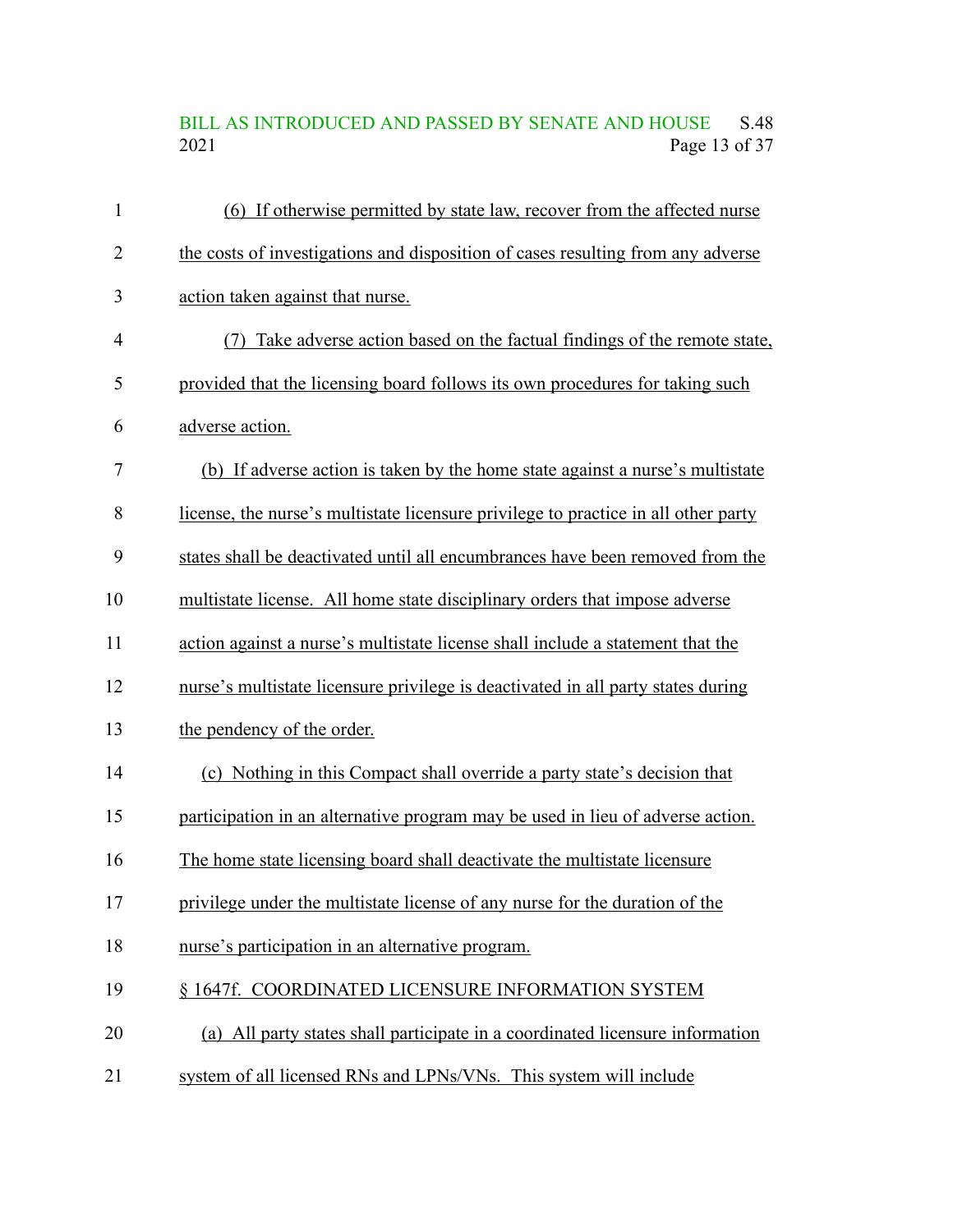# BILL AS INTRODUCED AND PASSED BY SENATE AND HOUSE S.48<br>2021 Page 14 of 37 Page 14 of 37

| 1              | information on the licensure and disciplinary history of each nurse, as         |
|----------------|---------------------------------------------------------------------------------|
| $\overline{2}$ | submitted by party states, to assist in the coordination of nurse licensure and |
| 3              | enforcement efforts.                                                            |
| 4              | (b) The Commission, in consultation with the administrator of the               |
| 5              | coordinated licensure information system, shall formulate necessary and         |
| 6              | proper procedures for the identification, collection, and exchange of           |
| 7              | information under this Compact.                                                 |
| 8              | (c) All licensing boards shall promptly report to the coordinated licensure     |
| 9              | information system any adverse action, current significant investigative        |
| 10             | information, denials of applications with the reasons for such denials, and     |
| 11             | nurse participation in alternative programs known to the licensing board        |
| 12             | regardless of whether such participation is deemed nonpublic or confidential    |
| 13             | under state law.                                                                |
| 14             | (d) Current significant investigative information and participation in          |
| 15             | nonpublic or confidential alternative programs shall be transmitted through the |
| 16             | coordinated licensure information system only to party state licensing boards.  |
| 17             | (e) Notwithstanding any other provision of law, all party state licensing       |
| 18             | boards contributing information to the coordinated licensure information        |
| 19             | system may designate information that may not be shared with non-party states   |
| 20             | or disclosed to other entities or individuals without the express permission of |
| 21             | the contributing state.                                                         |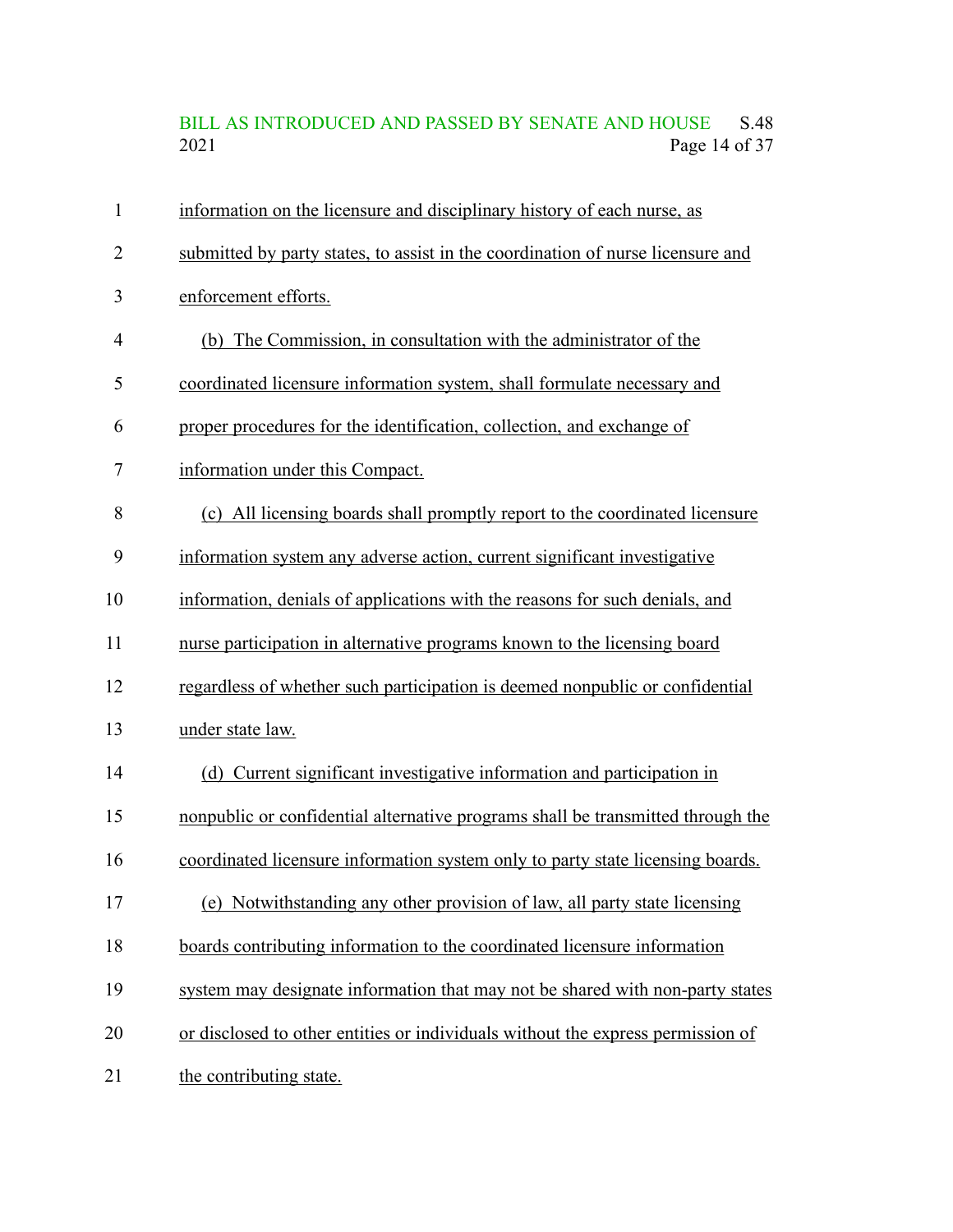# BILL AS INTRODUCED AND PASSED BY SENATE AND HOUSE S.48<br>2021 Page 15 of 37 Page 15 of 37

| $\mathbf{1}$   | (f) Any personally identifiable information obtained from the coordinated         |
|----------------|-----------------------------------------------------------------------------------|
| $\overline{2}$ | licensure information system by a party state licensing board shall not be        |
| 3              | shared with non-party states or disclosed to other entities or individuals except |
| 4              | to the extent permitted by the laws of the party state contributing the           |
| 5              | information.                                                                      |
| 6              | (g) Any information contributed to the coordinated licensure information          |
| 7              | system that is subsequently required to be expunged by the laws of the party      |
| 8              | state contributing that information shall also be expunged from the coordinated   |
| 9              | licensure information system.                                                     |
| 10             | (h) The Compact administrator of each party state shall furnish a uniform         |
| 11             | data set to the Compact administrator of each other party state, which shall      |
| 12             | include, at a minimum:                                                            |
| 13             | (1) identifying information;                                                      |
| 14             | (2) licensure data;                                                               |
| 15             | (3) information related to alternative program participation; and                 |
| 16             | (4) other information that may facilitate the administration of this              |
| 17             | Compact, as determined by Commission rules.                                       |
| 18             | (i) The Compact administrator of a party state shall provide all                  |
| 19             | investigative documents and information requested by another party state.         |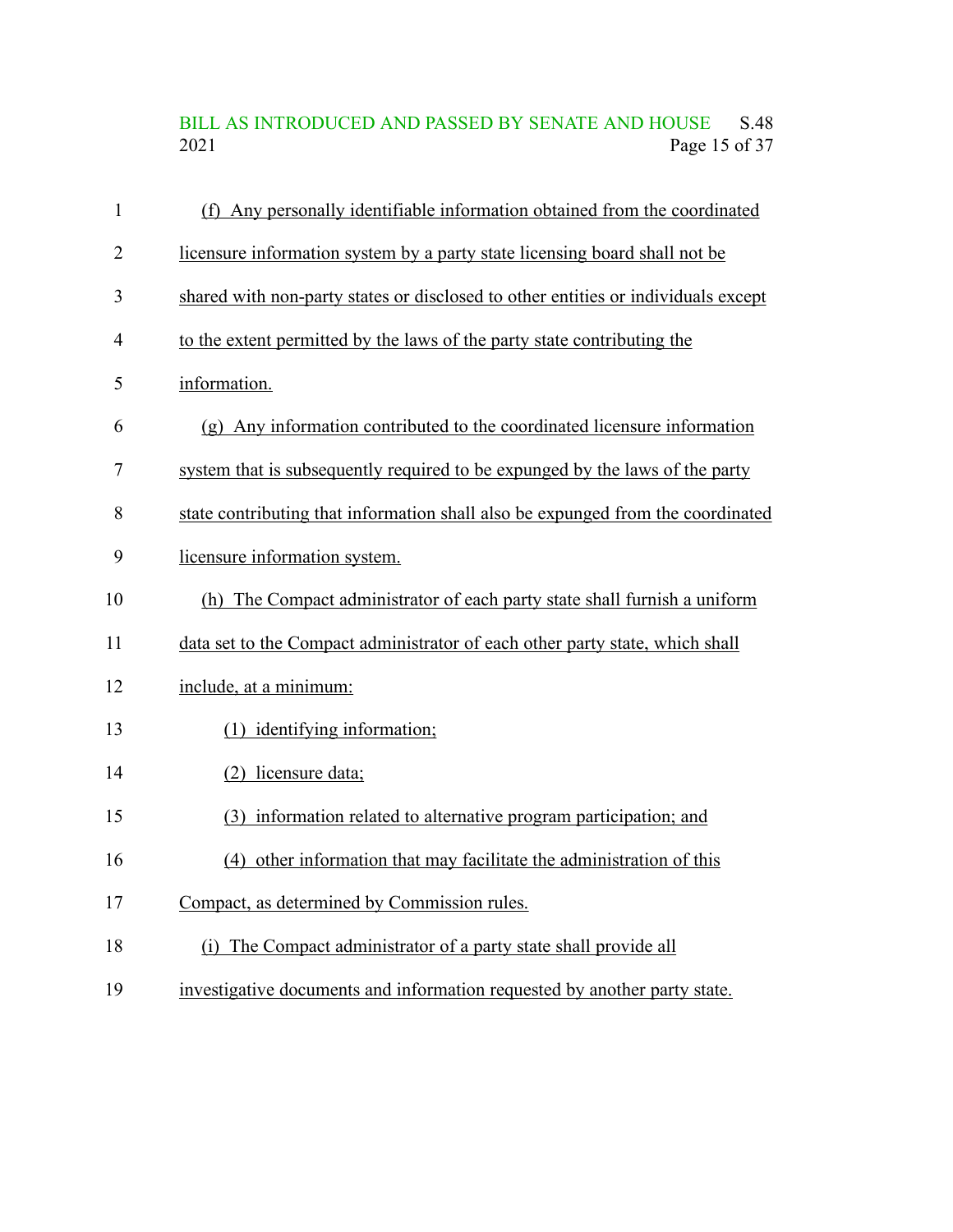BILL AS INTRODUCED AND PASSED BY SENATE AND HOUSE S.48<br>2021 Page 16 of 37 Page 16 of 37

| 1              | § 1647g. INTERSTATE COMMISSION OF NURSE LICENSURE                                |
|----------------|----------------------------------------------------------------------------------|
| $\overline{2}$ | COMPACT ADMINISTRATORS; ESTABLISHMENT                                            |
| 3              | (a) The party states hereby create and establish a joint public entity known     |
| $\overline{4}$ | as the Interstate Commission of Nurse Licensure Compact Administrators.          |
| 5              | (1) The Commission is an instrumentality of the party states.                    |
| 6              | (2) Venue is proper, and judicial proceedings by or against the                  |
| 7              | Commission shall be brought solely and exclusively, in a court of competent      |
| 8              | jurisdiction, where the principal office of the Commission is located. The       |
| 9              | Commission may waive venue and jurisdictional defenses to the extent it          |
| 10             | adopts or consents to participate in alternative dispute resolution proceedings. |
| 11             | (3) Nothing in this Compact shall be construed to be a waiver of                 |
| 12             | sovereign immunity.                                                              |
| 13             | (b) Membership, voting, and meetings.                                            |
| 14             | (1) Each party state shall have and be limited to one administrator. The         |
| 15             | head of the state licensing board or designee shall be the administrator of this |
| 16             | Compact for each party state. Any administrator may be removed or                |
| 17             | suspended from office as provided by the law of the state from which the         |
| 18             | administrator is appointed. Any vacancy occurring in the Commission shall be     |
| 19             | filled in accordance with the laws of the party state in which the vacancy       |
| 20             | exists.                                                                          |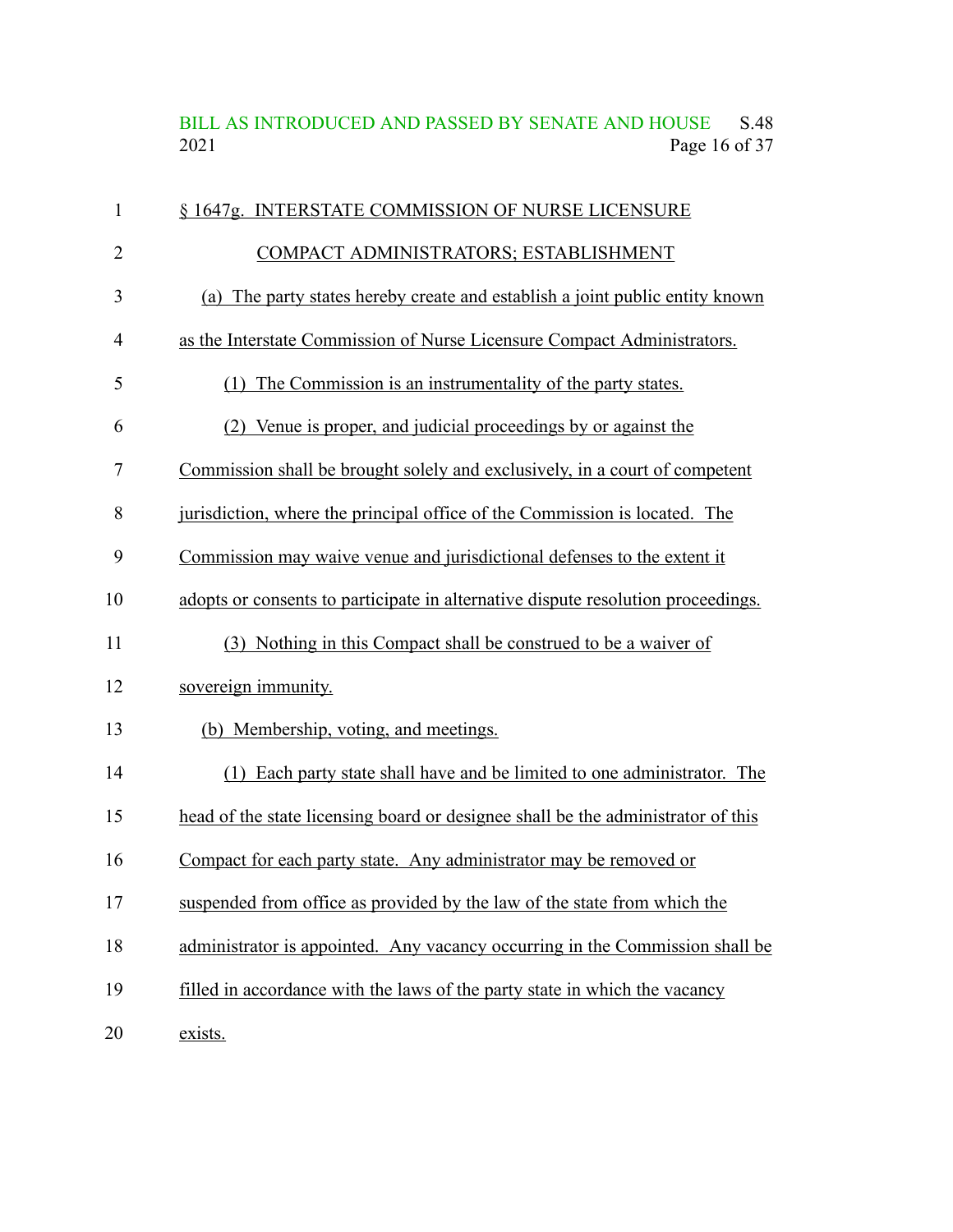## BILL AS INTRODUCED AND PASSED BY SENATE AND HOUSE S.48<br>2021 Page 17 of 37 Page 17 of 37

| 1              | (2) Each administrator shall be entitled to one vote with regard to the          |
|----------------|----------------------------------------------------------------------------------|
| $\overline{2}$ | promulgation of rules and creation of bylaws and shall otherwise have an         |
| 3              | opportunity to participate in the business and affairs of the Commission. An     |
| 4              | administrator shall vote in person or by such other means as provided in the     |
| 5              | bylaws. The bylaws may provide for an administrator's participation in           |
| 6              | meetings by telephone or other means of communication.                           |
| 7              | (3) The Commission shall meet at least once during each calendar year.           |
| 8              | Additional meetings shall be held as set forth in the bylaws or rules of the     |
| 9              | Commission.                                                                      |
| 10             | (4) All meetings shall be open to the public, and public notice of               |
| 11             | meetings shall be given in the same manner as required under the rulemaking      |
| 12             | provisions in section 1647h of this chapter.                                     |
| 13             | (5) The Commission may convene in a closed, nonpublic meeting if the             |
| 14             | Commission must discuss:                                                         |
| 15             | (A) noncompliance of a party state with its obligations under this               |
| 16             | Compact;                                                                         |
| 17             | (B) the employment, compensation, discipline, or other personnel                 |
| 18             | matters, practices, or procedures related to specific employees or other matters |
| 19             | related to the Commission's internal personnel practices and procedures;         |
| 20             | (C) current, threatened, or reasonably anticipated litigation;                   |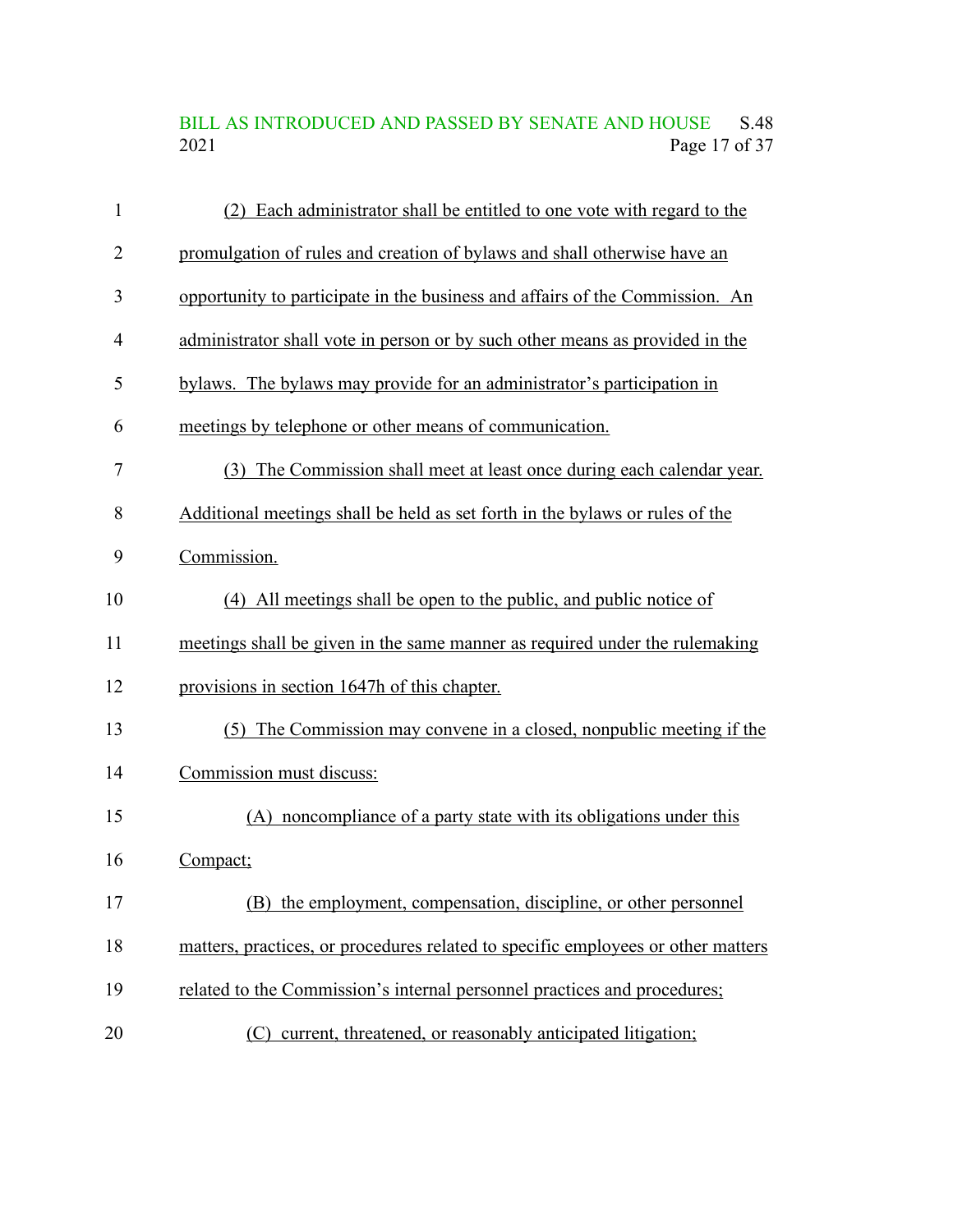# BILL AS INTRODUCED AND PASSED BY SENATE AND HOUSE S.48<br>2021 Page 18 of 37 Page 18 of 37

| 1              | (D) negotiation of contracts for the purchase or sale of goods,                                 |
|----------------|-------------------------------------------------------------------------------------------------|
| 2              | services, or real estate;                                                                       |
| 3              | (E) accusing any person of a crime or formally censuring any person;                            |
| $\overline{4}$ | (F) disclosure of trade secrets or commercial or financial information                          |
| 5              | that is privileged or confidential;                                                             |
| 6              | (G) disclosure of information of a personal nature where disclosure                             |
| 7              | would constitute a clearly unwarranted invasion of personal privacy;                            |
| 8              | (H) disclosure of investigatory records compiled for law enforcement                            |
| 9              | purposes;                                                                                       |
| 10             | (I) disclosure of information related to any reports prepared by or on                          |
| 11             | behalf of the Commission for the purpose of investigation of compliance with                    |
| 12             | this Compact; or                                                                                |
| 13             | matters specifically exempted from disclosure by federal or state<br>$\left( \mathrm{J}\right)$ |
| 14             | statute.                                                                                        |
| 15             | (6) If a meeting, or portion of a meeting, is closed pursuant to this                           |
| 16             | provision, the Commission's legal counsel or designee shall certify that the                    |
| 17             | meeting may be closed and shall reference each relevant exempting provision.                    |
| 18             | The Commission shall keep minutes that fully and clearly describe all matters                   |
| 19             | discussed in a meeting and shall provide a full and accurate summary of                         |
| 20             | actions taken, and the reasons therefor, including a description of the views                   |
| 21             | expressed. All documents considered in connection with an action shall be                       |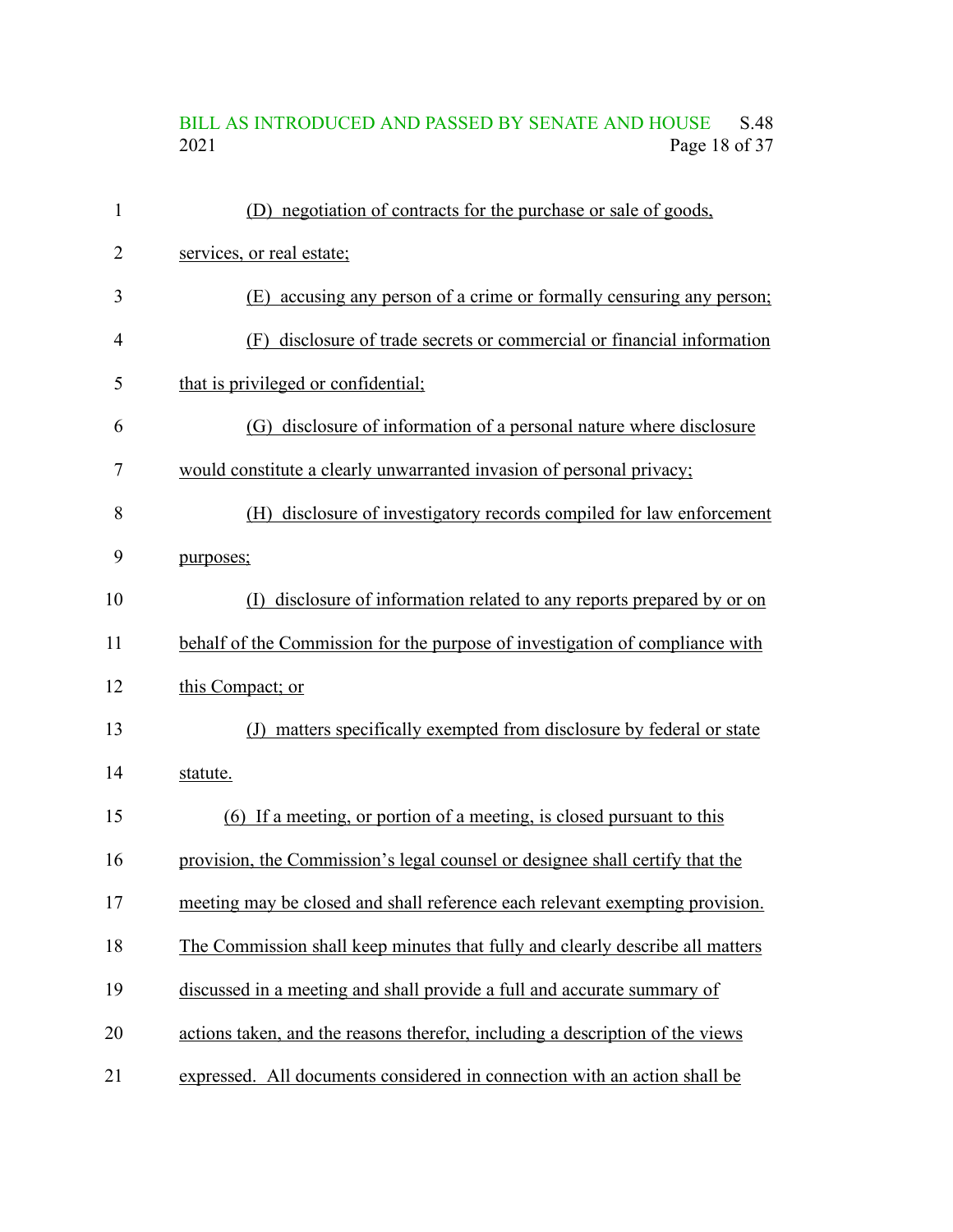# BILL AS INTRODUCED AND PASSED BY SENATE AND HOUSE S.48<br>2021 Page 19 of 37 Page 19 of 37

| $\mathbf{1}$ | identified in such minutes. All minutes and documents of a closed meeting       |
|--------------|---------------------------------------------------------------------------------|
| 2            | shall remain under seal, subject to release by a majority vote of the           |
| 3            | Commission or order of a court of competent jurisdiction.                       |
| 4            | (c) The Commission shall, by a majority vote of the administrators,             |
| 5            | prescribe by laws or rules to govern its conduct as may be necessary or         |
| 6            | appropriate to carry out the purposes and exercise the powers of this Compact,  |
| 7            | including, but not limited to:                                                  |
| 8            | (1) Establishing the fiscal year of the Commission.                             |
| 9            | (2) Providing reasonable standards and procedures:                              |
| 10           | (A) for the establishment and meetings of other committees; and                 |
| 11           | (B) governing any general or specific delegation of any authority or            |
| 12           | function of the Commission.                                                     |
| 13           | (3) Providing reasonable procedures for calling and conducting                  |
| 14           | meetings of the Commission, ensuring reasonable advance notice of all           |
| 15           | meetings, and providing an opportunity for attendance of such meetings by       |
| 16           | interested parties, with enumerated exceptions designed to protect the public's |
| 17           | interest, the privacy of individuals, and proprietary information, including    |
| 18           | trade secrets. The Commission may meet in closed session only after a           |
| 19           | majority of the administrators vote to close a meeting in whole or in part. As  |
| 20           | soon as practicable, the Commission must make public a copy of the vote to      |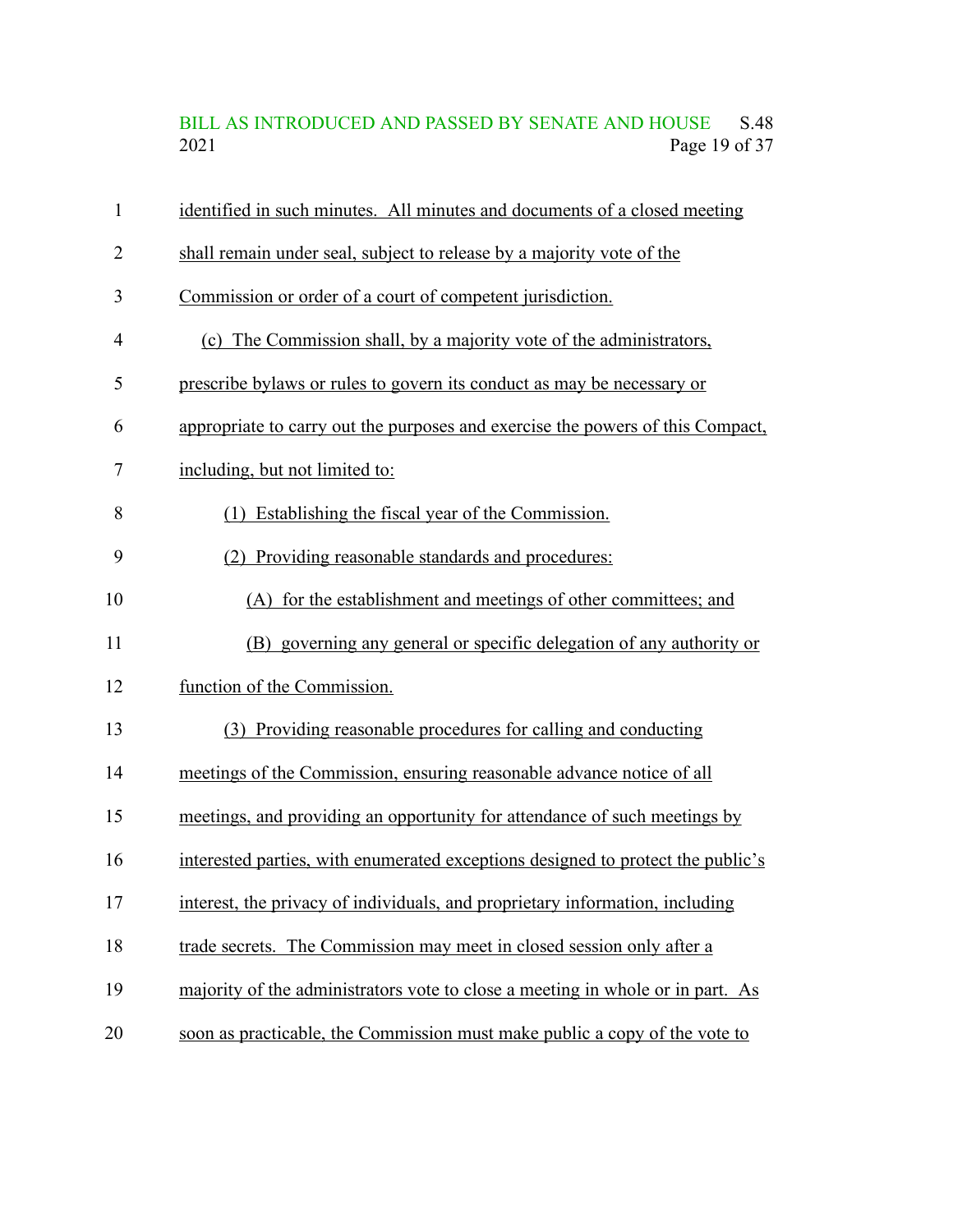# BILL AS INTRODUCED AND PASSED BY SENATE AND HOUSE S.48<br>2021 Page 20 of 37 Page 20 of 37

| $\mathbf{1}$   | close the meeting, revealing the vote of each administrator, with no proxy     |
|----------------|--------------------------------------------------------------------------------|
| $\overline{2}$ | votes allowed.                                                                 |
| 3              | (4) Establishing the titles, duties, and authority and reasonable              |
| $\overline{4}$ | procedures for the election of the officers of the Commission.                 |
| 5              | (5) Providing reasonable standards and procedures for the establishment        |
| 6              | of the personnel policies and programs of the Commission. Notwithstanding      |
| $\overline{7}$ | any civil service or other similar laws of any party state, the bylaws shall   |
| 8              | exclusively govern the personnel policies and programs of the Commission.      |
| 9              | (6) Providing a mechanism for winding up the operations of the                 |
| 10             | Commission and the equitable disposition of any surplus funds that may exist   |
| 11             | after the termination of this Compact after the payment or reserving of all of |
| 12             | its debts and obligations.                                                     |
| 13             | (d) The Commission shall publish its bylaws and rules, and any                 |
| 14             | amendments thereto, in a convenient form on the website of the Commission.     |
| 15             | (e) The Commission shall maintain its financial records in accordance with     |
| 16             | the bylaws.                                                                    |
| 17             | (f) The Commission shall meet and take such actions as are consistent with     |
| 18             | the provisions of this Compact and the bylaws.                                 |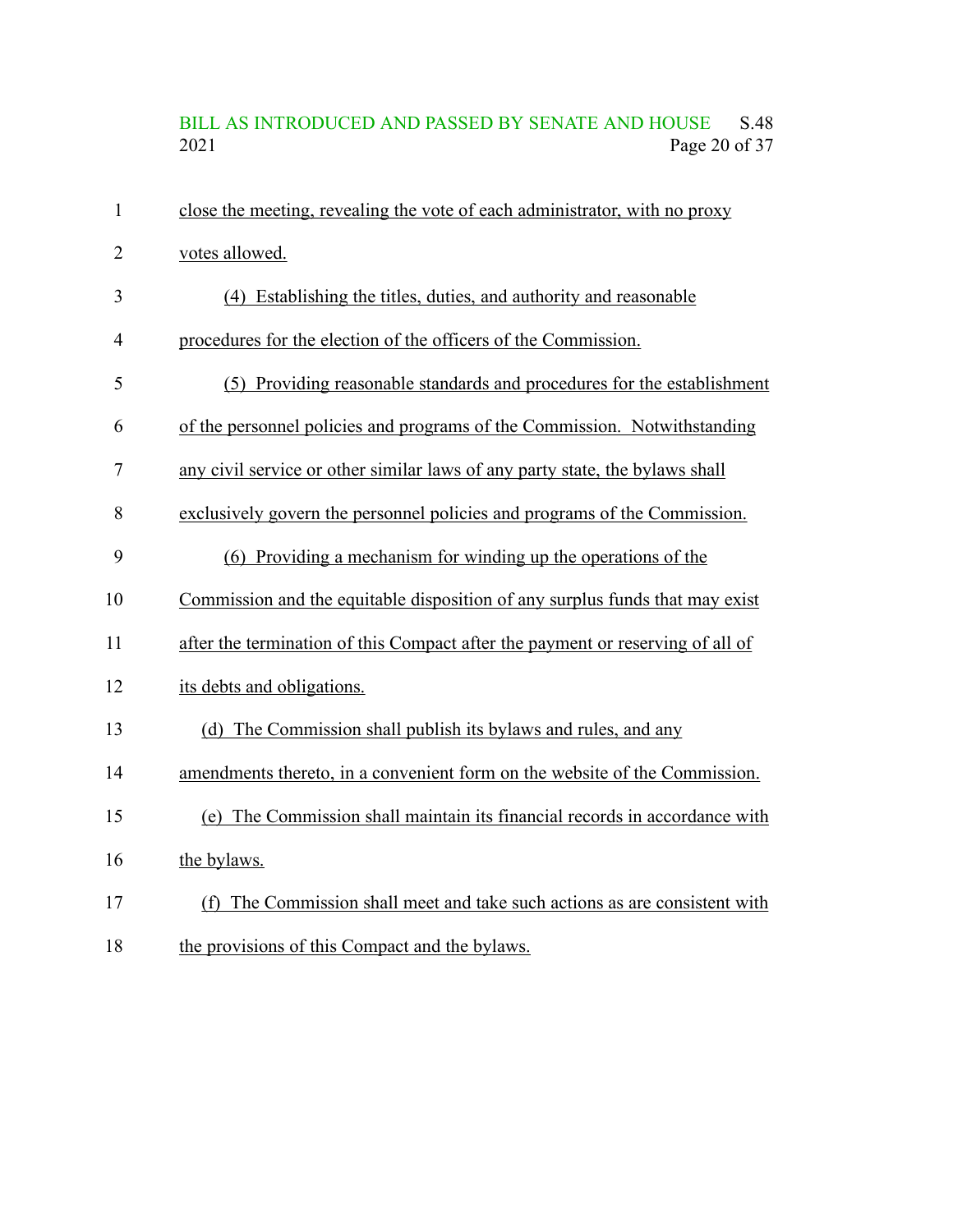# BILL AS INTRODUCED AND PASSED BY SENATE AND HOUSE S.48<br>2021 Page 21 of 37 Page 21 of 37

| $\mathbf{1}$   | (g) The Commission shall have the following powers:                              |
|----------------|----------------------------------------------------------------------------------|
| 2              | (1) To promulgate uniform rules to facilitate and coordinate                     |
| 3              | implementation and administration of this Compact. The rules shall have the      |
| $\overline{4}$ | force and effect of law and shall be binding in all party states.                |
| 5              | (2) To bring and prosecute legal proceedings or actions in the name of           |
| 6              | the Commission, provided that the standing of any licensing board to sue or be   |
| 7              | sued under applicable law shall not be affected.                                 |
| 8              | (3) To purchase and maintain insurance and bonds.                                |
| 9              | (4) To borrow, accept, or contract for services of personnel, including,         |
| 10             | but not limited to, employees of a party state or nonprofit organizations.       |
| 11             | (5) To cooperate with other organizations that administer state compacts         |
| 12             | related to the regulation of nursing, including, but not limited to, sharing     |
| 13             | administrative or staff expenses, office space, or other resources.              |
| 14             | (6) To hire employees, elect or appoint officers, fix compensation,              |
| 15             | define duties, and grant such individuals appropriate authority to carry out the |
| 16             | purposes of this Compact and to establish the Commission's personnel policies    |
| 17             | and programs relating to conflicts of interest, qualifications of personnel, and |
| 18             | other related personnel matters.                                                 |
| 19             | To accept any and all appropriate donations, grants, and gifts of                |
| 20             | money, equipment, supplies, materials, and services and to receive, utilize, and |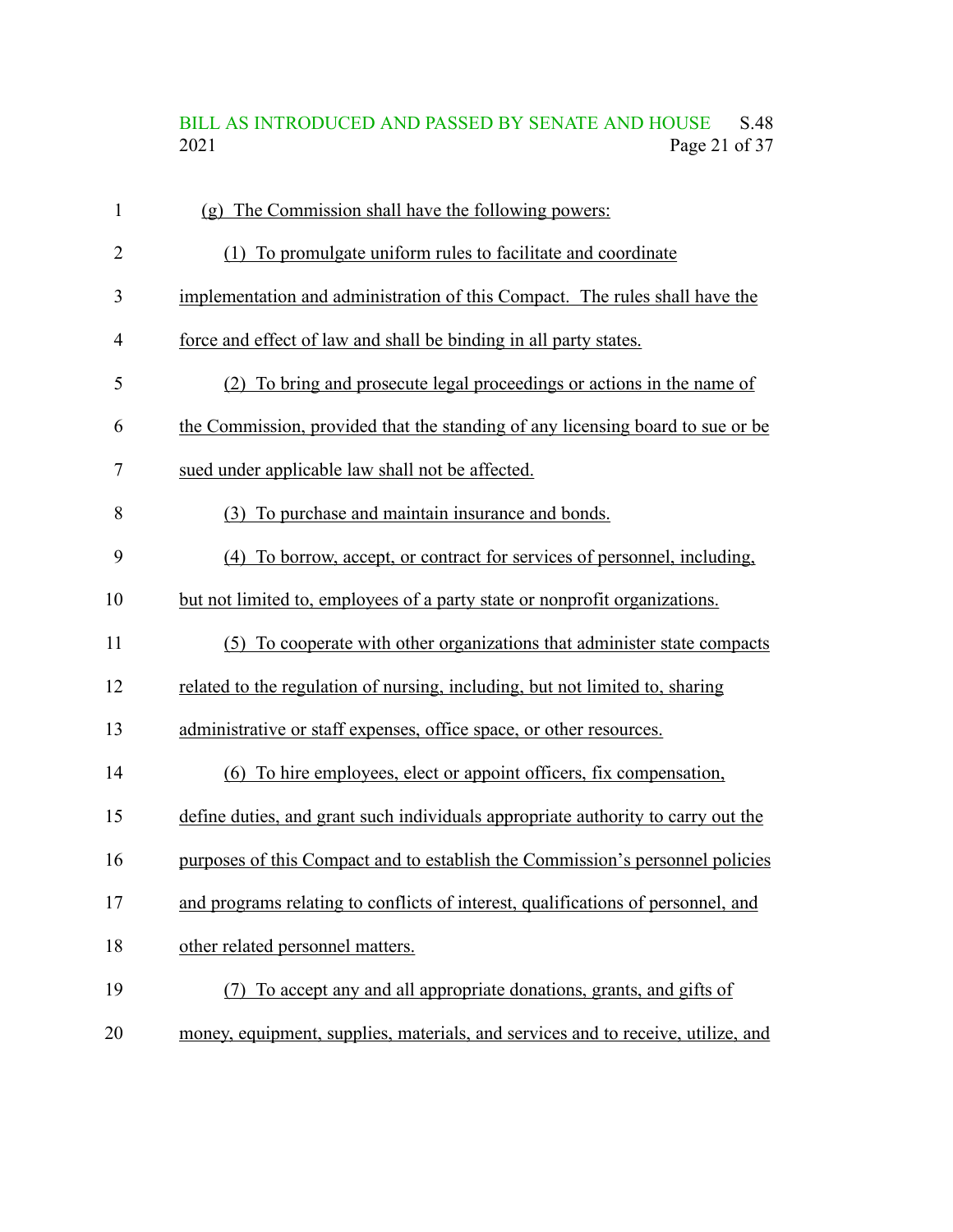BILL AS INTRODUCED AND PASSED BY SENATE AND HOUSE S.48<br>2021 Page 22 of 37 Page 22 of 37

| $\mathbf{1}$             | dispose of the same, provided that at all times the Commission shall avoid any |
|--------------------------|--------------------------------------------------------------------------------|
| $\overline{2}$           | appearance of impropriety or conflict of interest.                             |
| 3                        | (8) To lease, purchase, accept appropriate gifts or donations of, or           |
| $\overline{\mathcal{A}}$ | otherwise to own, hold, improve, or use any property, whether real, personal,  |
| 5                        | or mixed, provided that at all times the Commission shall avoid any            |
| 6                        | appearance of impropriety.                                                     |
| 7                        | (9) To sell, convey, mortgage, pledge, lease, exchange, abandon, or            |
| 8                        | otherwise dispose of any property, whether real, personal, or mixed.           |
| 9                        | (10) To establish a budget and make expenditures.                              |
| 10                       | (11) To borrow money.                                                          |
| 11                       | (12) To appoint committees, including advisory committees composed             |
| 12                       | of administrators, state nursing regulators, state legislators or their        |
| 13                       | representatives, consumer representatives, and other such interested persons.  |
| 14                       | (13) To provide and receive information from, and to cooperate with,           |
| 15                       | law enforcement agencies.                                                      |
| 16                       | (14) To adopt and use an official seal.                                        |
| 17                       | (15) To perform such other functions as may be necessary or                    |
| 18                       | appropriate to achieve the purposes of this Compact consistent with the state  |
| 19                       | regulation of nurse licensure and practice.                                    |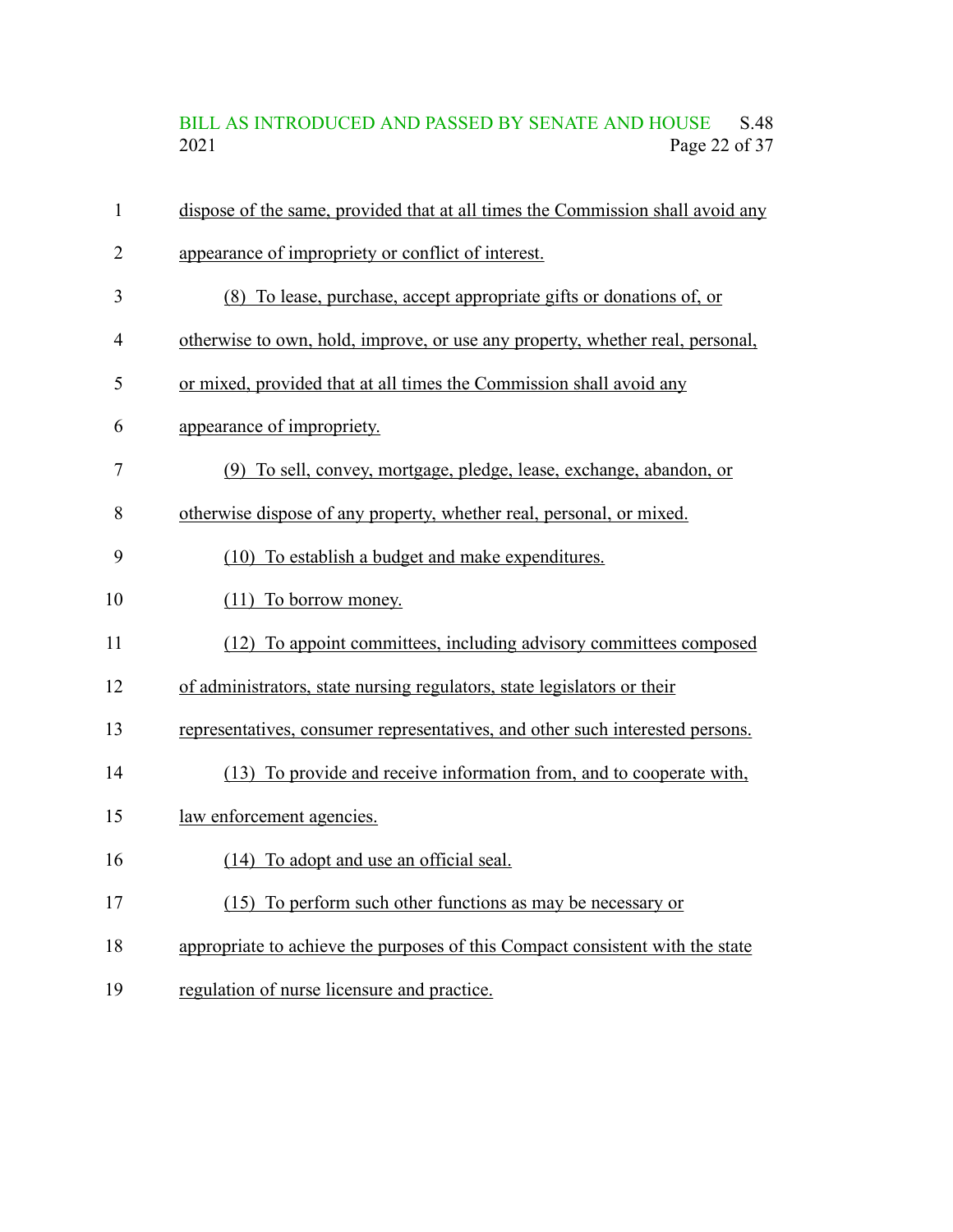# BILL AS INTRODUCED AND PASSED BY SENATE AND HOUSE S.48<br>2021 Page 23 of 37 Page 23 of 37

| $\mathbf{1}$   | (h) Financing of the Commission.                                                    |
|----------------|-------------------------------------------------------------------------------------|
| $\overline{2}$ | (1) The Commission shall pay, or provide for the payment of, the                    |
| 3              | reasonable expenses of its establishment, organization, and ongoing activities.     |
| $\overline{4}$ | (2) The Commission may also levy on and collect an annual assessment                |
| 5              | from each party state to cover the cost of its operations, activities, and staff in |
| 6              | its annual budget as approved each year. The aggregate annual assessment            |
| 7              | amount, if any, shall be allocated based upon a formula to be determined by         |
| 8              | the Commission, which shall promulgate a rule that is binding upon all party        |
| 9              | states.                                                                             |
| 10             | (3) The Commission shall not incur obligations of any kind prior to                 |
| 11             | securing the funds adequate to meet the same, nor shall the Commission              |
| 12             | pledge the credit of any of the party states, except by, and with the authority     |
| 13             | of, such party state.                                                               |
| 14             | (4) The Commission shall keep accurate accounts of all receipts and                 |
| 15             | disbursements. The receipts and disbursements of the Commission shall be            |
| 16             | subject to the audit and accounting procedures established under its bylaws.        |
| 17             | However, all receipts and disbursements of funds handled by the Commission          |
| 18             | shall be audited yearly by a certified or licensed public accountant, and the       |
| 19             | report of the audit shall be included in and become part of the annual report of    |
| 20             | the Commission.                                                                     |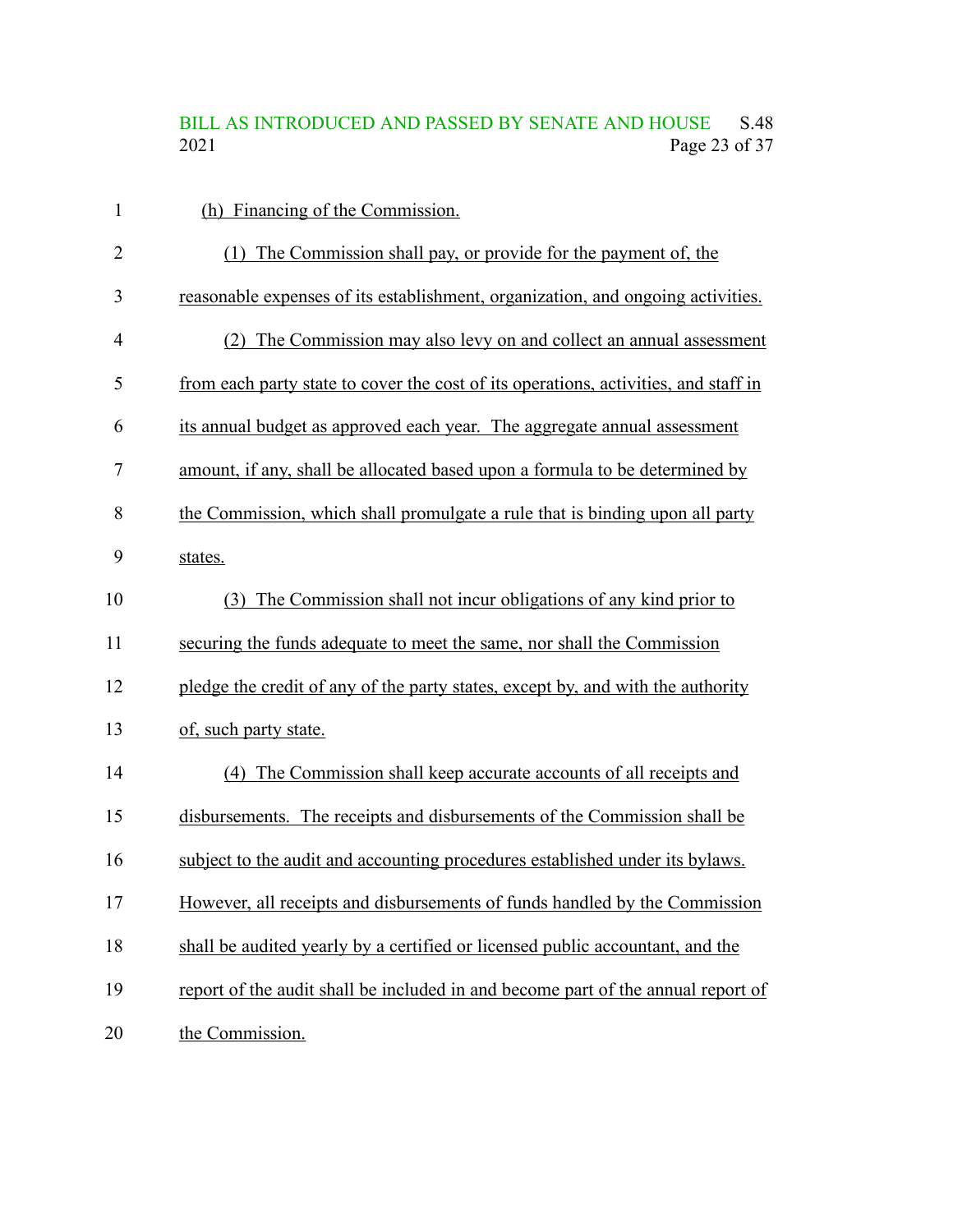## BILL AS INTRODUCED AND PASSED BY SENATE AND HOUSE S.48<br>2021 Page 24 of 37 Page 24 of 37

| $\mathbf{1}$   | (i) Qualified immunity, defense, and indemnification.                             |
|----------------|-----------------------------------------------------------------------------------|
| $\overline{2}$ | (1) The administrators, officers, executive director, employees, and              |
| 3              | representatives of the Commission shall be immune from suit and liability,        |
| $\overline{4}$ | either personally or in their official capacity, for any claim for damage to or   |
| 5              | loss of property or personal injury or other civil liability caused by or arising |
| 6              | out of any actual or alleged act, error, or omission that occurred, or that the   |
| 7              | person against whom the claim is made had a reasonable basis for believing        |
| 8              | occurred, within the scope of Commission employment, duties, or                   |
| 9              | responsibilities, provided that nothing in this subsection shall be construed to  |
| 10             | protect any such person from suit or liability for any damage, loss, injury, or   |
| 11             | liability caused by the intentional, willful, or wanton misconduct of that        |
| 12             | person.                                                                           |
| 13             | The Commission shall defend any administrator, officer, executive<br>(2)          |
| 14             | director, employee, or representative of the Commission in any civil action       |
| 15             | seeking to impose liability arising out of any actual or alleged act, error, or   |
| 16             | omission that occurred within the scope of Commission employment, duties,         |
| 17             | or responsibilities, or that the person against whom the claim is made had a      |
| 18             | reasonable basis for believing occurred within the scope of Commission            |
| 19             | employment, duties, or responsibilities, provided that nothing herein shall be    |
| 20             | construed to prohibit that person from retaining his or her own counsel, and      |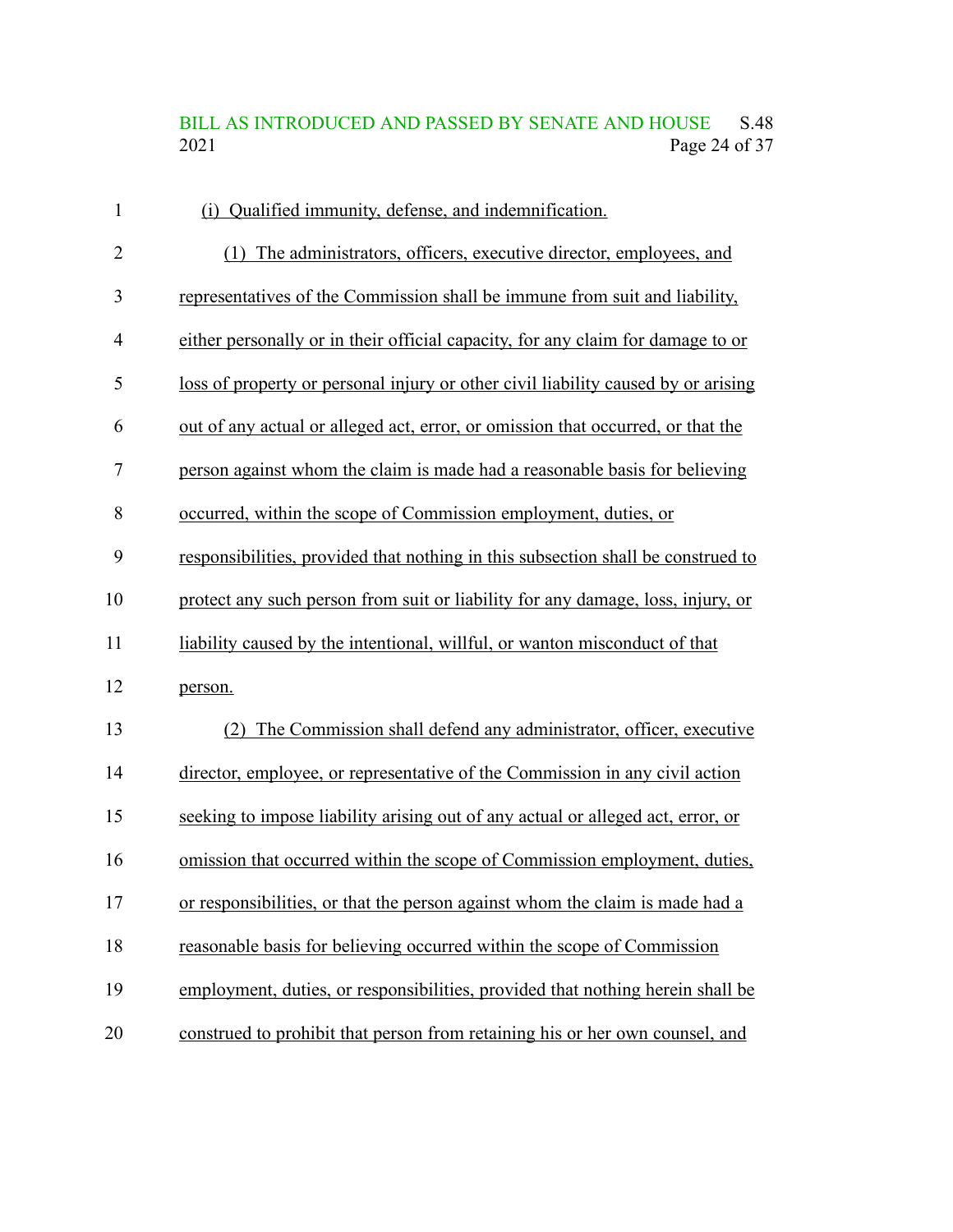# BILL AS INTRODUCED AND PASSED BY SENATE AND HOUSE S.48<br>2021 Page 25 of 37 Page 25 of 37

| $\mathbf{1}$ | provided further that the actual or alleged act, error, or omission did not result |
|--------------|------------------------------------------------------------------------------------|
| 2            | from that person's intentional, willful, or wanton misconduct.                     |
| 3            | (3) The Commission shall indemnify and hold harmless any                           |
| 4            | administrator, officer, executive director, employee, or representative of the     |
| 5            | Commission for the amount of any settlement or judgment obtained against           |
| 6            | that person arising out of any actual or alleged act, error, or omission that      |
| 7            | occurred within the scope of Commission employment, duties, or                     |
| 8            | responsibilities, or that such person had a reasonable basis for believing         |
| 9            | occurred within the scope of Commission employment, duties, or                     |
| 10           | responsibilities, provided that the actual or alleged act, error, or omission did  |
| 11           | not result from the intentional, willful, or wanton misconduct of that person.     |
| 12           | § 1647h. RULEMAKING                                                                |
| 13           | (a) The Commission shall exercise its rulemaking powers pursuant to the            |
| 14           | criteria set forth in this section and the rules adopted thereunder. Rules and     |
| 15           | amendments shall become binding as of the date specified in each rule or           |
| 16           | amendment and shall have the same force and effect as provisions of this           |
| 17           | Compact.                                                                           |
| 18           | (b) Rules or amendments to the rules shall be adopted at a regular or              |
| 19           | special meeting of the Commission.                                                 |
| 20           | (c) Prior to promulgation and adoption of a final rule or rules by the             |
| 21           | Commission, and at least 60 days in advance of the meeting at which the rule       |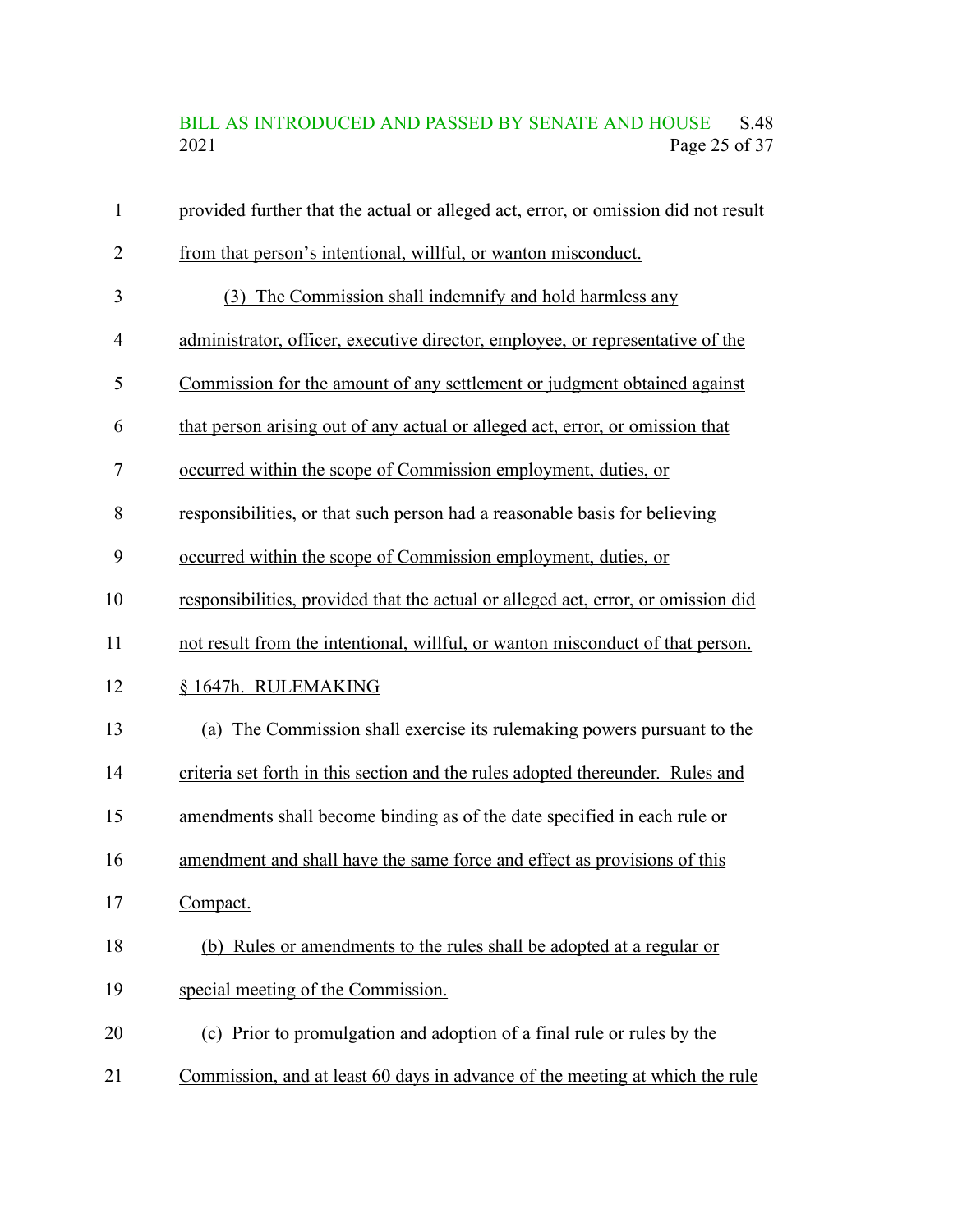## BILL AS INTRODUCED AND PASSED BY SENATE AND HOUSE S.48<br>2021 Page 26 of 37 Page 26 of 37

| $\mathbf{1}$ | will be considered and voted upon, the Commission shall file a notice of       |
|--------------|--------------------------------------------------------------------------------|
| 2            | proposed rulemaking:                                                           |
| 3            | (1) on the website of the Commission; and                                      |
| 4            | (2) on the website of each licensing board or the publication in which         |
| 5            | each state would otherwise publish proposed rules.                             |
| 6            | (d) The notice of proposed rulemaking shall include:                           |
| 7            | (1) the proposed time, date, and location of the meeting in which the          |
| 8            | rule will be considered and voted upon;                                        |
| 9            | (2) the text of the proposed rule or amendment and the reason for the          |
| 10           | proposed rule;                                                                 |
| 11           | (3) a request for comments on the proposed rule from any interested            |
| 12           | person; and                                                                    |
| 13           | (4) the manner in which interested persons may submit notice to the            |
| 14           | Commission of their intention to attend the public hearing and any written     |
| 15           | comments.                                                                      |
| 16           | Prior to adoption of a proposed rule, the Commission shall allow<br>(e)        |
| 17           | persons to submit written data, facts, opinions, and arguments, which shall be |
| 18           | made available to the public.                                                  |
| 19           | (f) The Commission shall grant an opportunity for a public hearing before      |
| 20           | it adopts a rule or amendment.                                                 |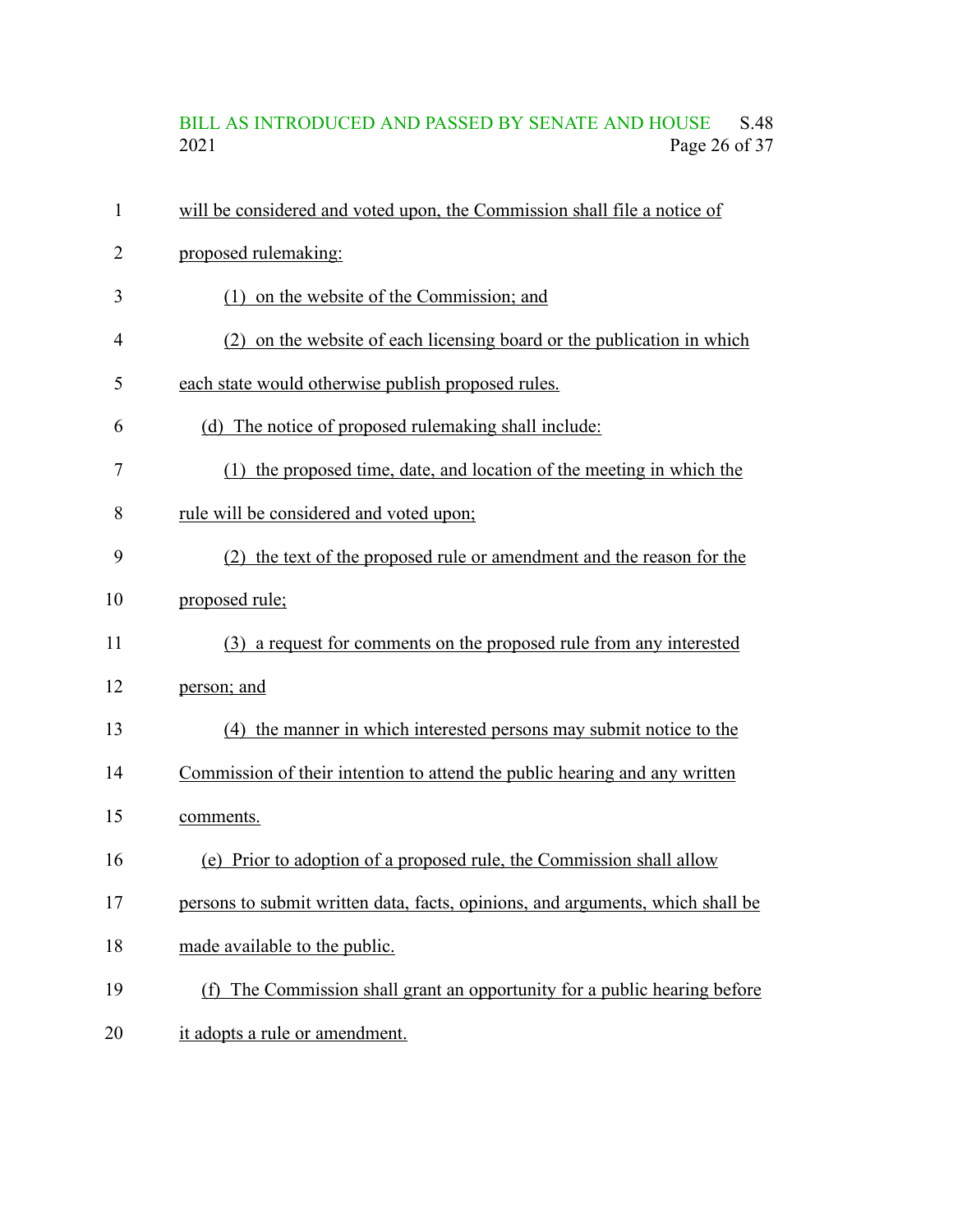# BILL AS INTRODUCED AND PASSED BY SENATE AND HOUSE S.48<br>2021 Page 27 of 37 Page 27 of 37

| $\mathbf{1}$   | (g) The Commission shall publish the place, time, and date of the                  |
|----------------|------------------------------------------------------------------------------------|
| $\overline{2}$ | scheduled public hearing.                                                          |
| 3              | (1) Hearings shall be conducted in a manner providing each person who              |
| 4              | wishes to comment a fair and reasonable opportunity to comment orally or in        |
| 5              | writing. All hearings will be recorded, and a copy will be made available upon     |
| 6              | request.                                                                           |
| 7              | (2) Nothing in this section shall be construed as requiring a separate             |
| 8              | hearing on each rule. Rules may be grouped for the convenience of the              |
| 9              | Commission at hearings required by this section.                                   |
| 10             | (h) If no one appears at the public hearing, the Commission may proceed            |
| 11             | with promulgation of the proposed rule.                                            |
| 12             | (i) Following the scheduled hearing date, or by the close of business on the       |
| 13             | scheduled hearing date if the hearing was not held, the Commission shall           |
| 14             | consider all written and oral comments received.                                   |
| 15             | (j) The Commission shall, by majority vote of all administrators, take final       |
| 16             | action on the proposed rule and shall determine the effective date of the rule, if |
| 17             | any, based on the rulemaking record and the full text of the rule.                 |
| 18             | (k) Upon determination that an emergency exists, the Commission may                |
| 19             | consider and adopt an emergency rule without prior notice, opportunity for         |
| 20             | comment, or hearing, provided that the usual rulemaking procedures provided        |
| 21             | in this Compact and in this section shall be retroactively applied to the rule as  |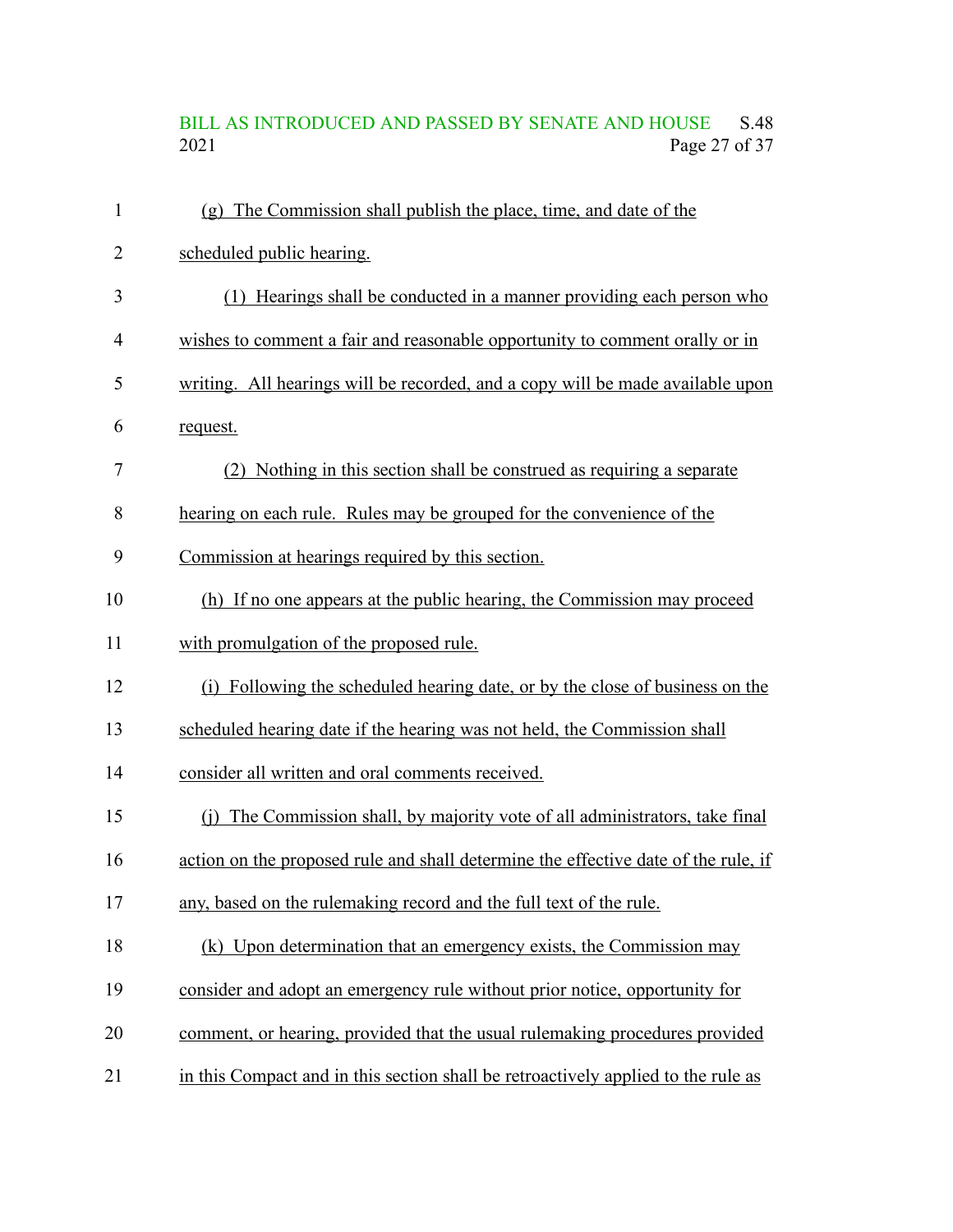# BILL AS INTRODUCED AND PASSED BY SENATE AND HOUSE S.48<br>2021 Page 28 of 37 Page 28 of 37

| $\mathbf{1}$   | soon as reasonably possible, in no event later than 90 days after the effective |
|----------------|---------------------------------------------------------------------------------|
| $\overline{2}$ | date of the rule. For the purposes of this provision, an emergency rule is one  |
| 3              | that must be adopted immediately in order to:                                   |
| $\overline{4}$ | (1) meet an imminent threat to public health, safety, or welfare;               |
| 5              | (2) prevent a loss of Commission or party state funds; or                       |
| 6              | (3) meet a deadline for the promulgation of an administrative rule that is      |
| $\tau$         | required by federal law or rule.                                                |
| 8              | (1) The Commission may direct revisions to a previously adopted rule or         |
| 9              | amendment for purposes of correcting typographical errors, errors in format,    |
| 10             | errors in consistency, or grammatical errors. Public notice of any revisions    |
| 11             | shall be posted on the website of the Commission. The revision shall be         |
| 12             | subject to challenge by any person for a period of 30 days after posting. The   |
| 13             | revision may be challenged only on grounds that the revision results in a       |
| 14             | material change to a rule. A challenge shall be made in writing and delivered   |
| 15             | to the Commission prior to the end of the notice period. If no challenge is     |
| 16             | made, the revision will take effect without further action. If the revision is  |
| 17             | challenged, the revision may not take effect without the approval of the        |
| 18             | Commission.                                                                     |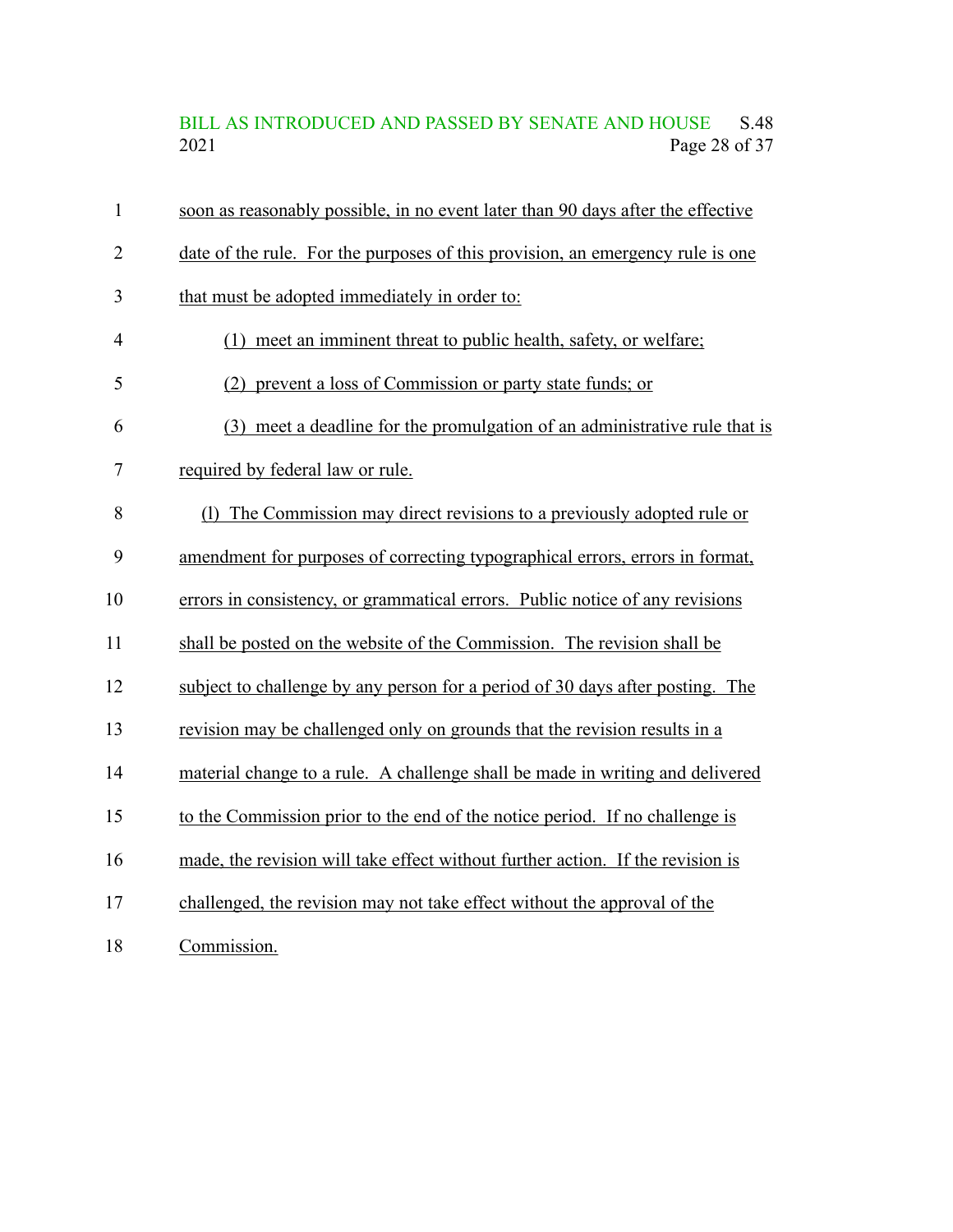#### BILL AS INTRODUCED AND PASSED BY SENATE AND HOUSE S.48<br>2021 Page 29 of 37 Page 29 of 37

| 1              | § 1647i. OVERSIGHT, DISPUTE RESOLUTION, AND ENFORCEMENT                           |
|----------------|-----------------------------------------------------------------------------------|
| $\overline{2}$ | (a) Oversight.                                                                    |
| 3              | (1) Each party state shall enforce this Compact and take all actions              |
| 4              | necessary and appropriate to effectuate this Compact's purposes and intent.       |
| 5              | (2) The Commission shall be entitled to receive service of process in             |
| 6              | any proceeding that may affect the powers, responsibilities, or actions of the    |
| 7              | Commission and shall have standing to intervene in such a proceeding for all      |
| 8              | purposes. Failure to provide service of process in such proceeding to the         |
| 9              | Commission shall render a judgment or order void as to the Commission, this       |
| 10             | Compact, or promulgated rules.                                                    |
| 11             | (b) Default, technical assistance, and termination.                               |
| 12             | (1) If the Commission determines that a party state has defaulted in the          |
| 13             | performance of its obligations or responsibilities under this Compact or the      |
| 14             | promulgated rules, the Commission shall:                                          |
| 15             | (A) provide written notice to the defaulting state and other party                |
| 16             | states of the nature of the default, the proposed means of curing the default, or |
| 17             | any other action to be taken by the Commission; and                               |
| 18             | (B) provide remedial training and specific technical assistance                   |
| 19             | regarding the default.                                                            |
| 20             | (2) If a state in default fails to cure the default, the defaulting state's       |
| 21             | membership in this Compact may be terminated upon an affirmative vote of a        |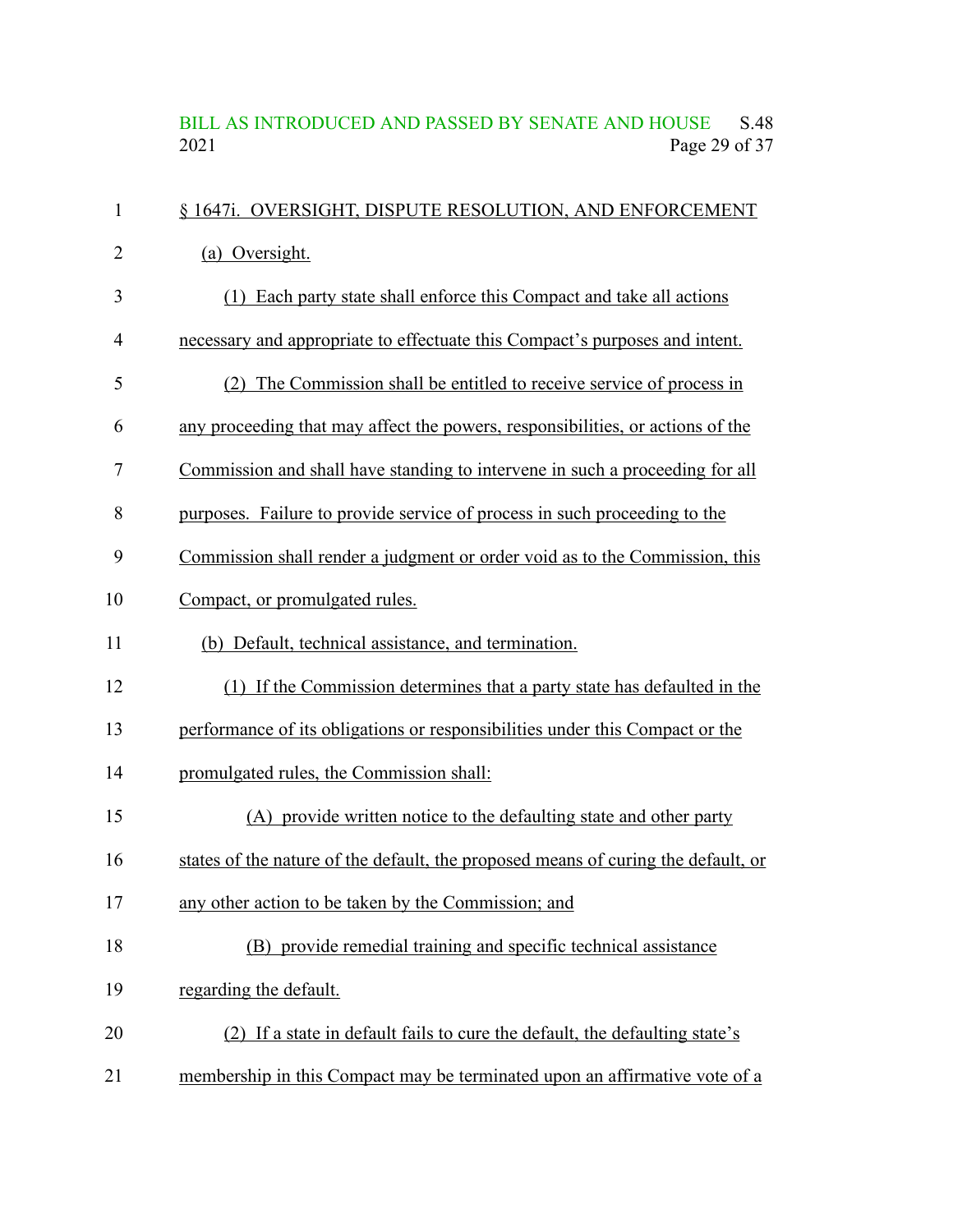BILL AS INTRODUCED AND PASSED BY SENATE AND HOUSE S.48<br>2021 Page 30 of 37 Page 30 of 37

| $\mathbf{1}$   | majority of the administrators, and all rights, privileges, and benefits conferred |
|----------------|------------------------------------------------------------------------------------|
| $\overline{2}$ | by this Compact may be terminated on the effective date of termination. A          |
| 3              | cure of the default does not relieve the offending state of obligations or         |
| 4              | liabilities incurred during the period of default.                                 |
| 5              | (3) Termination of membership in this Compact shall be imposed only                |
| 6              | after all other means of securing compliance have been exhausted. Notice of        |
| 7              | intent to suspend or terminate shall be given by the Commission to the             |
| 8              | governor of the defaulting state and to the executive officer of the defaulting    |
| 9              | state's licensing board and each of the party states.                              |
| 10             | (4) A state whose membership in this Compact has been terminated is                |
| 11             | responsible for all assessments, obligations, and liabilities incurred through the |
| 12             | effective date of termination, including obligations that extend beyond the        |
| 13             | effective date of termination.                                                     |
| 14             | (5) The Commission shall not bear any costs related to a state that is             |
| 15             | found to be in default or whose membership in this Compact has been                |
| 16             | terminated unless agreed upon in writing between the Commission and the            |
| 17             | defaulting state.                                                                  |
| 18             | (6) The defaulting state may appeal the action of the Commission by                |
| 19             | petitioning the U.S. District Court for the District of Columbia or the federal    |
| 20             | district in which the Commission has its principal offices. The prevailing         |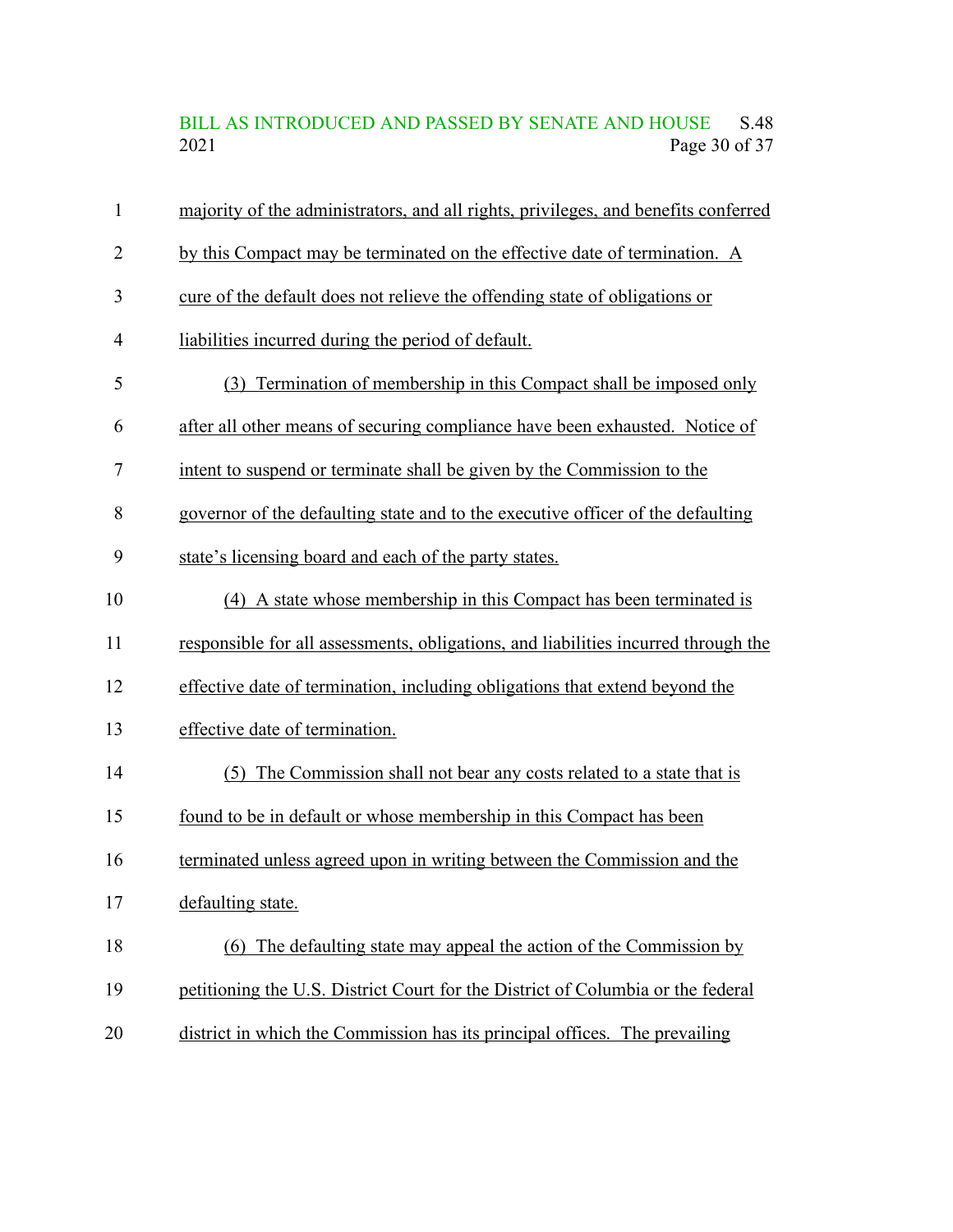# BILL AS INTRODUCED AND PASSED BY SENATE AND HOUSE S.48<br>2021 Page 31 of 37 Page 31 of 37

| $\mathbf{1}$   | party shall be awarded all costs of such litigation, including reasonable     |
|----------------|-------------------------------------------------------------------------------|
| $\overline{2}$ | attorney's fees.                                                              |
| 3              | (c) Dispute resolution.                                                       |
| 4              | (1) Upon request by a party state, the Commission shall attempt to            |
| 5              | resolve disputes related to the Compact that arise among party states and     |
| 6              | between party and non-party states.                                           |
| 7              | (2) The Commission shall promulgate a rule providing for both                 |
| 8              | mediation and binding dispute resolution for disputes, as appropriate.        |
| 9              | (3) In the event the Commission cannot resolve disputes among party           |
| 10             | states arising under this Compact:                                            |
| 11             | (A) The party states may submit the issues in dispute to an arbitration       |
| 12             | panel, which will be composed of individuals appointed by the Compact         |
| 13             | administrator in each of the affected party states and an individual mutually |
| 14             | agreed upon by the Compact administrators of all the party states involved in |
| 15             | the dispute.                                                                  |
| 16             | The decision of a majority of the arbitrators shall be final and<br>(B)       |
| 17             | binding.                                                                      |
| 18             | (d) Enforcement.                                                              |
| 19             | (1) The Commission, in the reasonable exercise of its discretion, shall       |
| 20             | enforce the provisions and rules of this Compact.                             |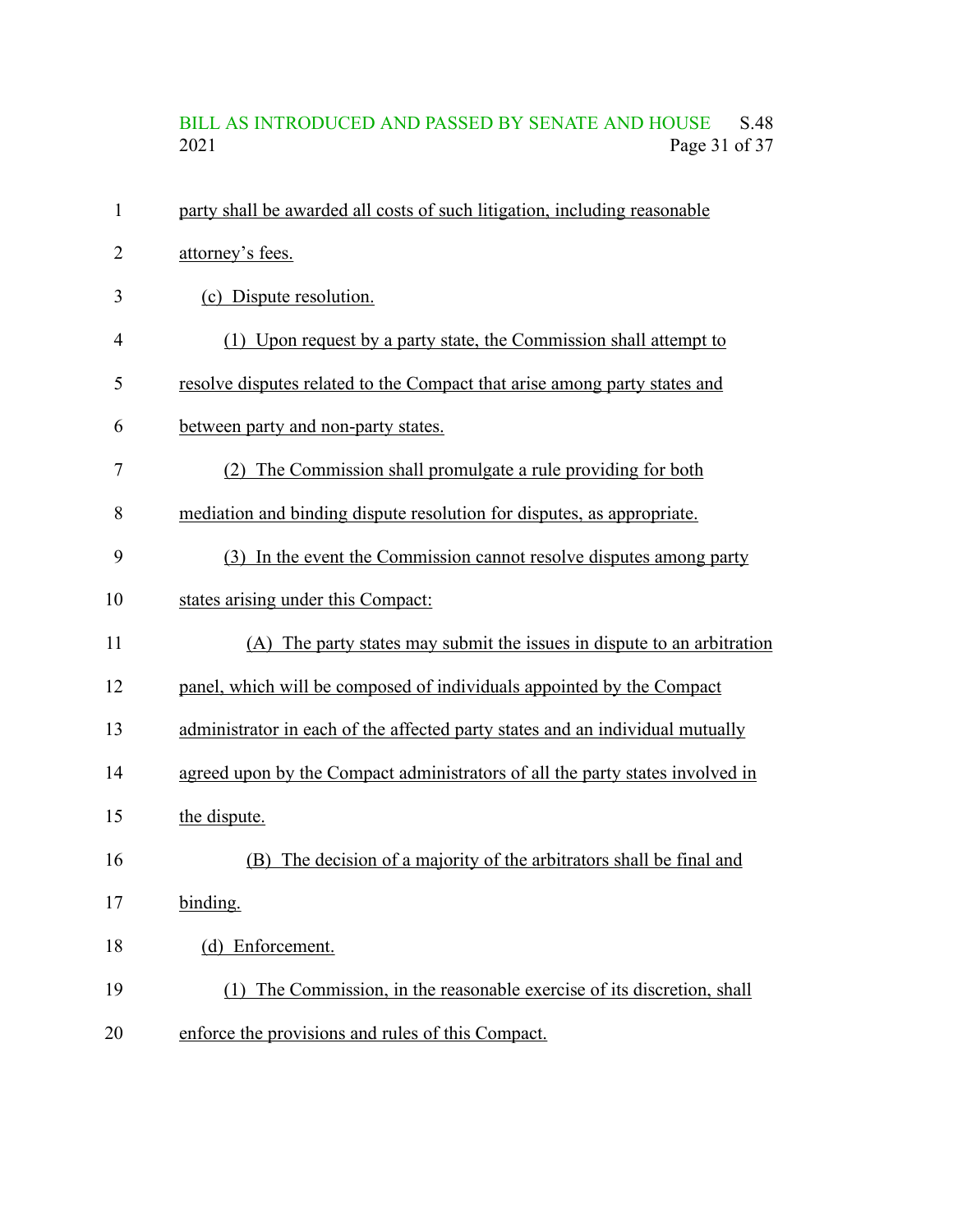# BILL AS INTRODUCED AND PASSED BY SENATE AND HOUSE S.48<br>2021 Page 32 of 37 Page 32 of 37

| $\mathbf{1}$   | (2) By majority vote, the Commission may initiate legal action in the             |
|----------------|-----------------------------------------------------------------------------------|
| $\overline{2}$ | U.S. District Court for the District of Columbia or the federal district in which |
| 3              | the Commission has its principal offices against a party state that is in default |
| $\overline{4}$ | to enforce compliance with the provisions of this Compact and its promulgated     |
| 5              | rules and bylaws. The relief sought may include both injunctive relief and        |
| 6              | damages. In the event judicial enforcement is necessary, the prevailing party     |
| 7              | shall be awarded all costs of such litigation, including reasonable               |
| 8              | attorney's fees.                                                                  |
| 9              | (3) The remedies herein shall not be the exclusive remedies of the                |
| 10             | Commission. The Commission may pursue any other remedies available                |
| 11             | under federal or state law.                                                       |
| 12             | § 1647j. EFFECTIVE DATE, WITHDRAWAL, AND AMENDMENT                                |
| 13             | (a) This Compact shall become effective and binding on the earlier of the         |
| 14             | date of legislative enactment of this Compact into law by not fewer than          |
| 15             | 26 states or December 31, 2018. All party states to this Compact that also        |
| 16             | were parties to the prior Nurse Licensure Compact superseded by this Compact      |
| 17             | ("Prior Compact") shall be deemed to have withdrawn from the Prior Compact        |
| 18             | within six months after the effective date of this Compact.                       |
| 19             | (b) Each party state to this Compact shall continue to recognize a nurse's        |
| 20             | multistate licensure privilege to practice in that party state issued under the   |
| 21             | Prior Compact until such party state has withdrawn from the Prior Compact.        |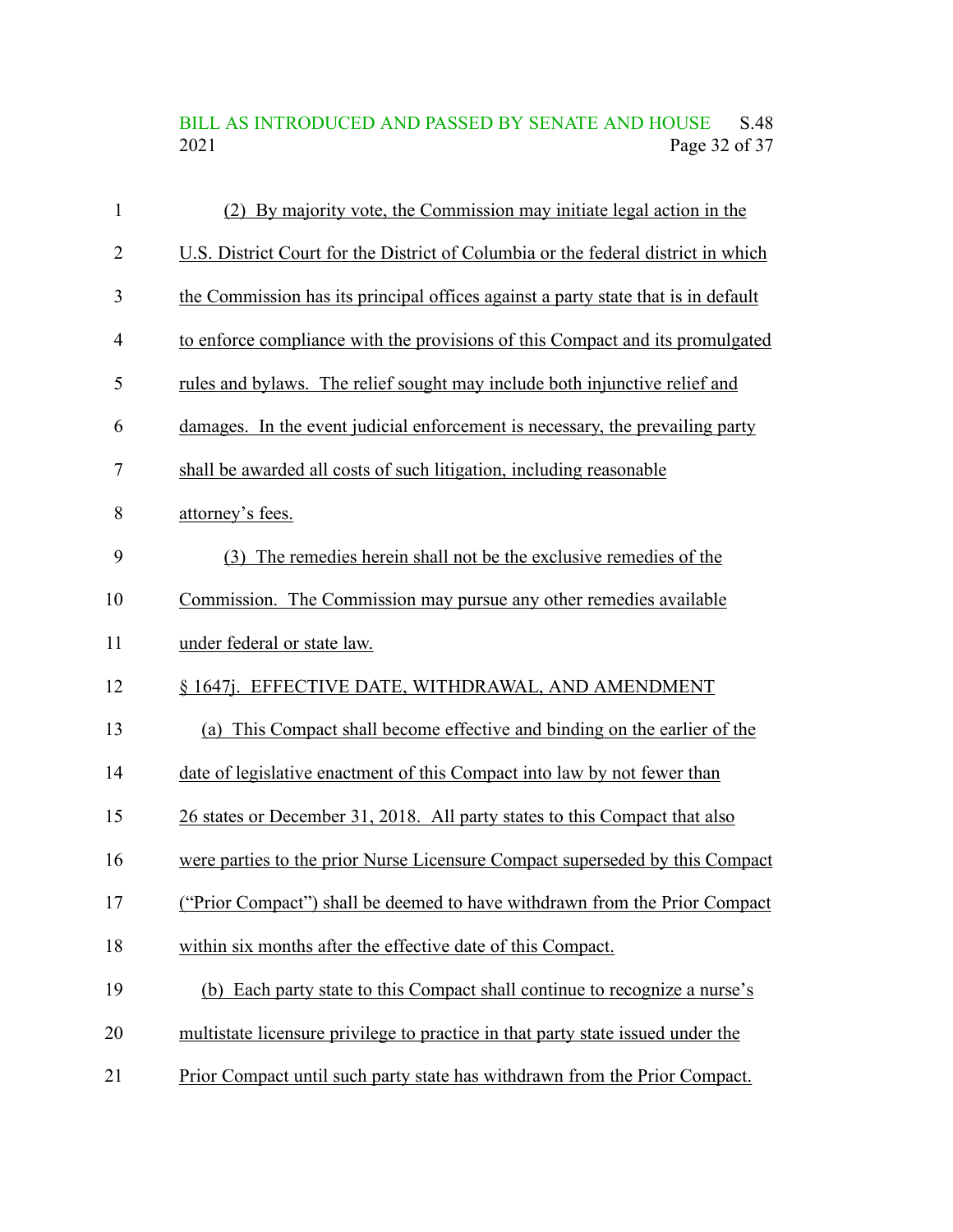#### BILL AS INTRODUCED AND PASSED BY SENATE AND HOUSE S.48<br>2021 Page 33 of 37 Page 33 of 37

| $\mathbf{1}$ | (c) Any party state may withdraw from this Compact by enacting a statute         |
|--------------|----------------------------------------------------------------------------------|
| 2            | repealing the same. A party state's withdrawal shall not take effect until six   |
| 3            | months after enactment of the repealing statute.                                 |
| 4            | (d) A party state's withdrawal or termination shall not affect the continuing    |
| 5            | requirement of the withdrawing or terminated state's licensing board to report   |
| 6            | adverse actions and significant investigations occurring prior to the effective  |
| 7            | date of such withdrawal or termination.                                          |
| 8            | (e) Nothing contained in this Compact shall be construed to invalidate or        |
| 9            | prevent any nurse licensure agreement or other cooperative arrangement           |
| 10           | between a party state and a non-party state that is made in accordance with the  |
| 11           | other provisions of this Compact.                                                |
| 12           | (f) This Compact may be amended by the party states. No amendment to             |
| 13           | this Compact shall become effective and binding upon the party states unless     |
| 14           | and until it is enacted into the laws of all party states.                       |
| 15           | (g) Representatives of non-party states to this Compact shall be invited to      |
| 16           | participate in the activities of the Commission, on a nonvoting basis, prior to  |
| 17           | the adoption of this Compact by all states.                                      |
| 18           | § 1647k. CONSTRUCTION AND SEVERABILITY                                           |
| 19           | This Compact shall be liberally construed so as to effectuate the purposes       |
| 20           | thereof. The provisions of this Compact shall be severable, and if any phrase,   |
| 21           | clause, sentence, or provision of this Compact is declared to be contrary to the |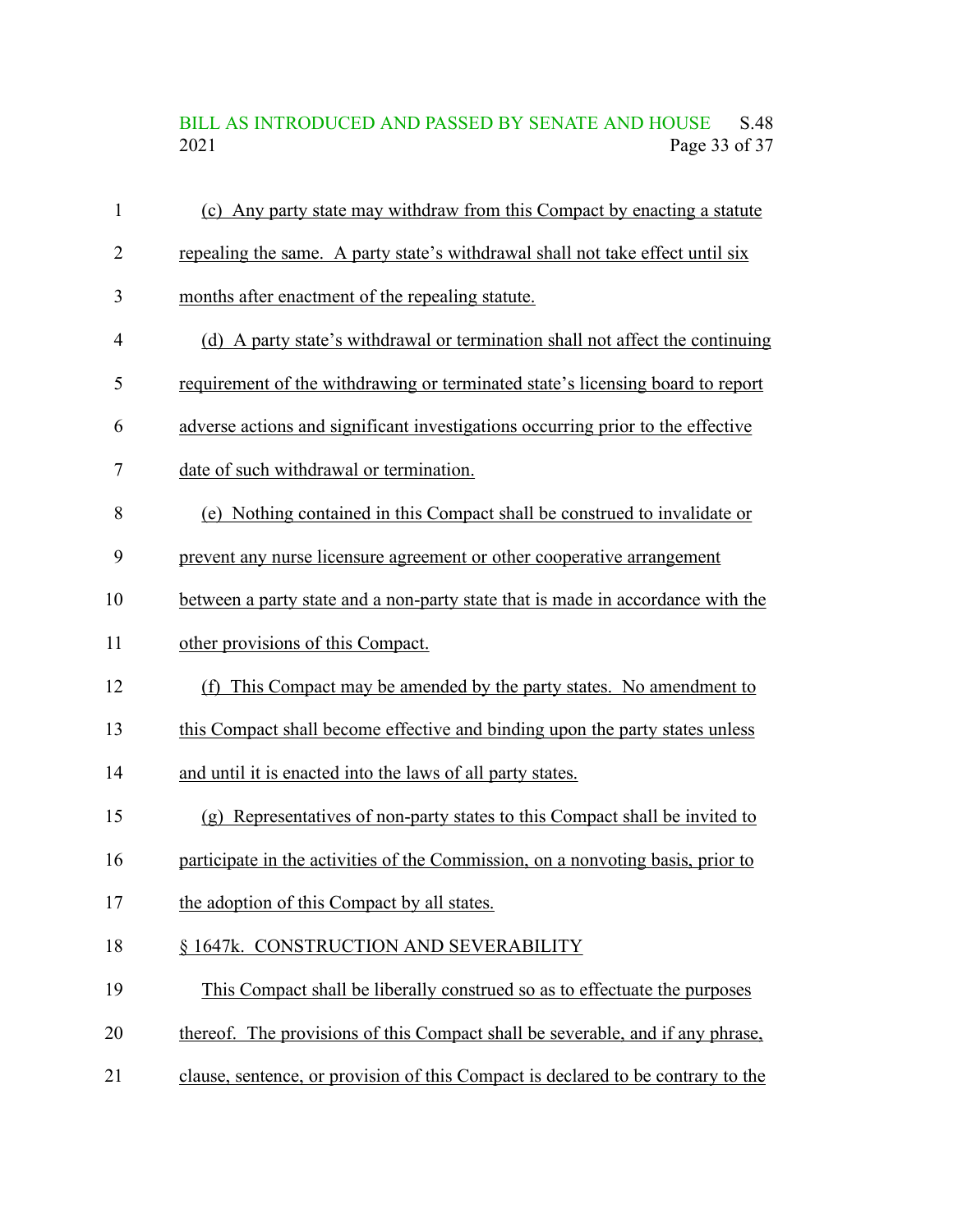BILL AS INTRODUCED AND PASSED BY SENATE AND HOUSE S.48<br>2021 Page 34 of 37 Page 34 of 37

| 1              | constitution of any party state or of the United States, or if the applicability  |
|----------------|-----------------------------------------------------------------------------------|
| $\overline{2}$ | thereof to any government, agency, person, or circumstance is held invalid, the   |
| 3              | validity of the remainder of this Compact and the applicability thereof to any    |
| 4              | government, agency, person, or circumstance shall not be affected thereby. If     |
| 5              | this Compact shall be held to be contrary to the constitution of any party state, |
| 6              | this Compact shall remain in full force and effect as to the remaining party      |
| 7              | states and in full force and effect as to the party state affected as to all      |
| 8              | severable matters.                                                                |
| 9              |                                                                                   |
| 10             | (a) The Vermont State Board of Nursing shall have the power to:                   |
| 11             | (1) oversee the administration and enforcement of the Nurse Licensure             |
| 12             | Compact within the State;                                                         |
| 13             | (2) recover from a horse practicing under the provisions of the Nurse             |
| 14             | Licensure Compact the cost of investigation and disposition of a case resulting   |
| 15             | in adverse action taken against that nurse                                        |
| 16             | (3) establish fees to offset the costs associated with administering this         |
| 17             | subchapter; and                                                                   |
| 18             | (4) conduct a background check, prior to issuing a matristate license             |
| 19             | under the provisions of the Nurse Licensure Compact, that includes a              |
| 20             | fingerprint-based check of State and federal criminal history databases, as       |
| 21             | authorized by zo C.F.R. $\frac{1}{2}$ zv.                                         |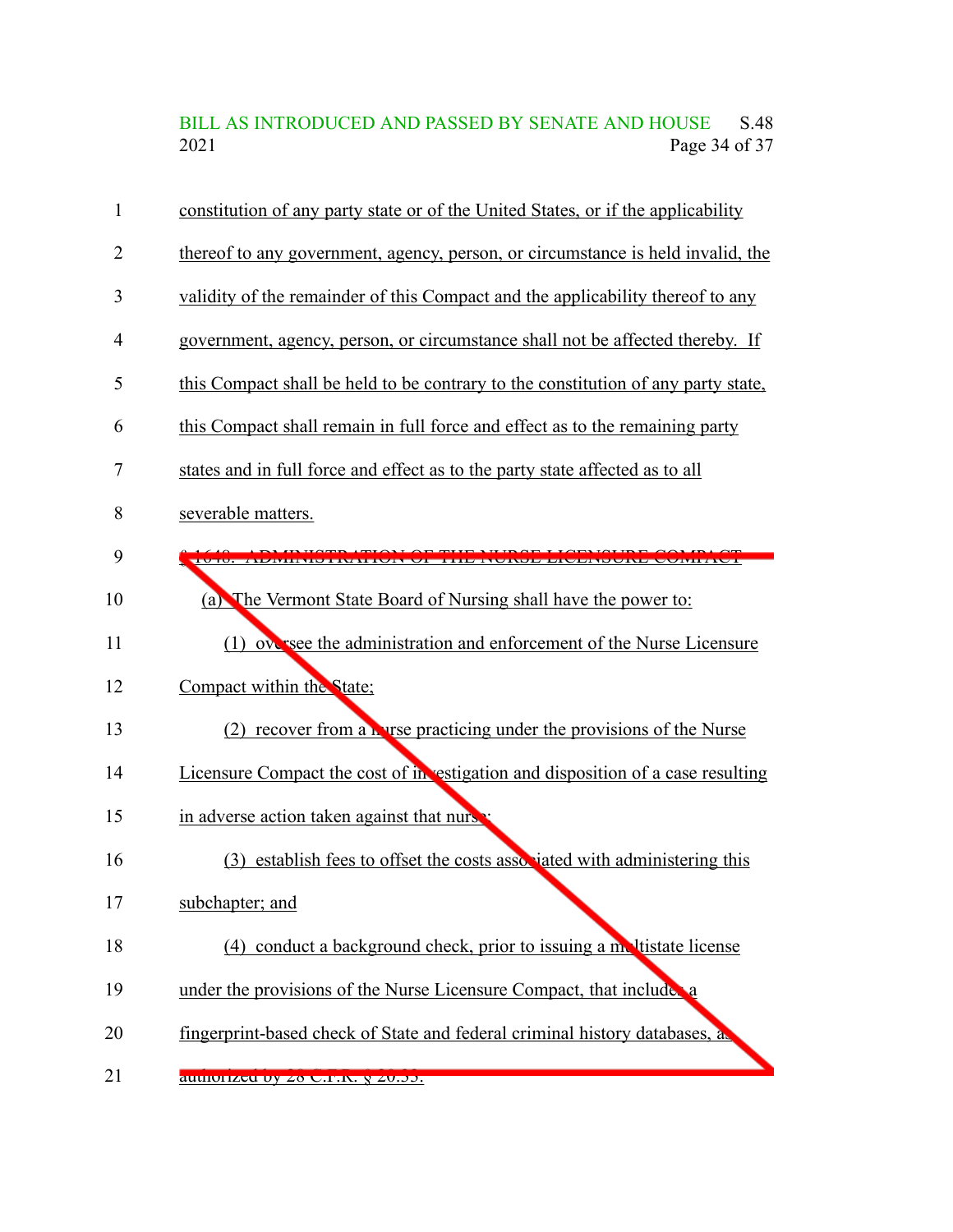BILL AS INTRODUCED AND PASSED BY SENATE AND HOUSE S.48<br>2021 Page 35 of 37 Page 35 of 37

| 1  | (b) The Executive Director of the Vermont State Poerd of Nursing or                                                                                                                                                                                  |
|----|------------------------------------------------------------------------------------------------------------------------------------------------------------------------------------------------------------------------------------------------------|
|    |                                                                                                                                                                                                                                                      |
| 2  | designee shall be the administrator of the Nurse Licensure Compact for the                                                                                                                                                                           |
| 3  | State of Vermont pursuant to subdivision $1647g(b)(1)$ of this chapter.                                                                                                                                                                              |
| 4  | (c) The Vermont State Board of Nursing may:                                                                                                                                                                                                          |
| 5  | (1) adopt rules necessary to implement and enforce the provisions of                                                                                                                                                                                 |
| 6  | this subchapter within the State; and                                                                                                                                                                                                                |
| 7  | (2) take disciplinary action against $\mathbf{L}$ e practice privilege of a nurse                                                                                                                                                                    |
| 8  | practicing within the State under the provisions of the Nurse Licensure                                                                                                                                                                              |
| 9  | Compact, which may include disciplinary action based on disciplinary action                                                                                                                                                                          |
| 10 | taken against the nurse's license by another party state to the Nurse Licensure                                                                                                                                                                      |
| 11 | Compact.                                                                                                                                                                                                                                             |
|    |                                                                                                                                                                                                                                                      |
|    |                                                                                                                                                                                                                                                      |
| 12 | othing in this subchapter shall superseat                                                                                                                                                                                                            |
|    | § 1648. ADMINISTRATION OF THE NURSE LICENSURE COMPACT                                                                                                                                                                                                |
|    | (a) The Vermont State Board of Nursing shall have the power to:<br>(1) oversee the administration and enforcement of the Nurse Licensure                                                                                                             |
|    | <b>Compact within the State of Vermont;</b>                                                                                                                                                                                                          |
|    | (2) recover from a nurse practicing under the provisions of the Nurse<br>Licensure Compact the cost of investigation and disposition of a case resulting<br>in adverse action taken against that nurse; and                                          |
|    |                                                                                                                                                                                                                                                      |
|    |                                                                                                                                                                                                                                                      |
|    | $\langle \cdot \rangle$ (3) conduct a background check, prior to issuing a multistate license<br>under the provisions of the Nurse Licensure Compact, that includes a<br>fingerprint-based check of State and federal criminal history databases, as |
|    | authorized by $28$ C.F.R. § 20.33.<br>(b) The Executive Director of the Vermont State Board of Nursing or<br>designee shall be the administrator (State Administrator) of the Nurse                                                                  |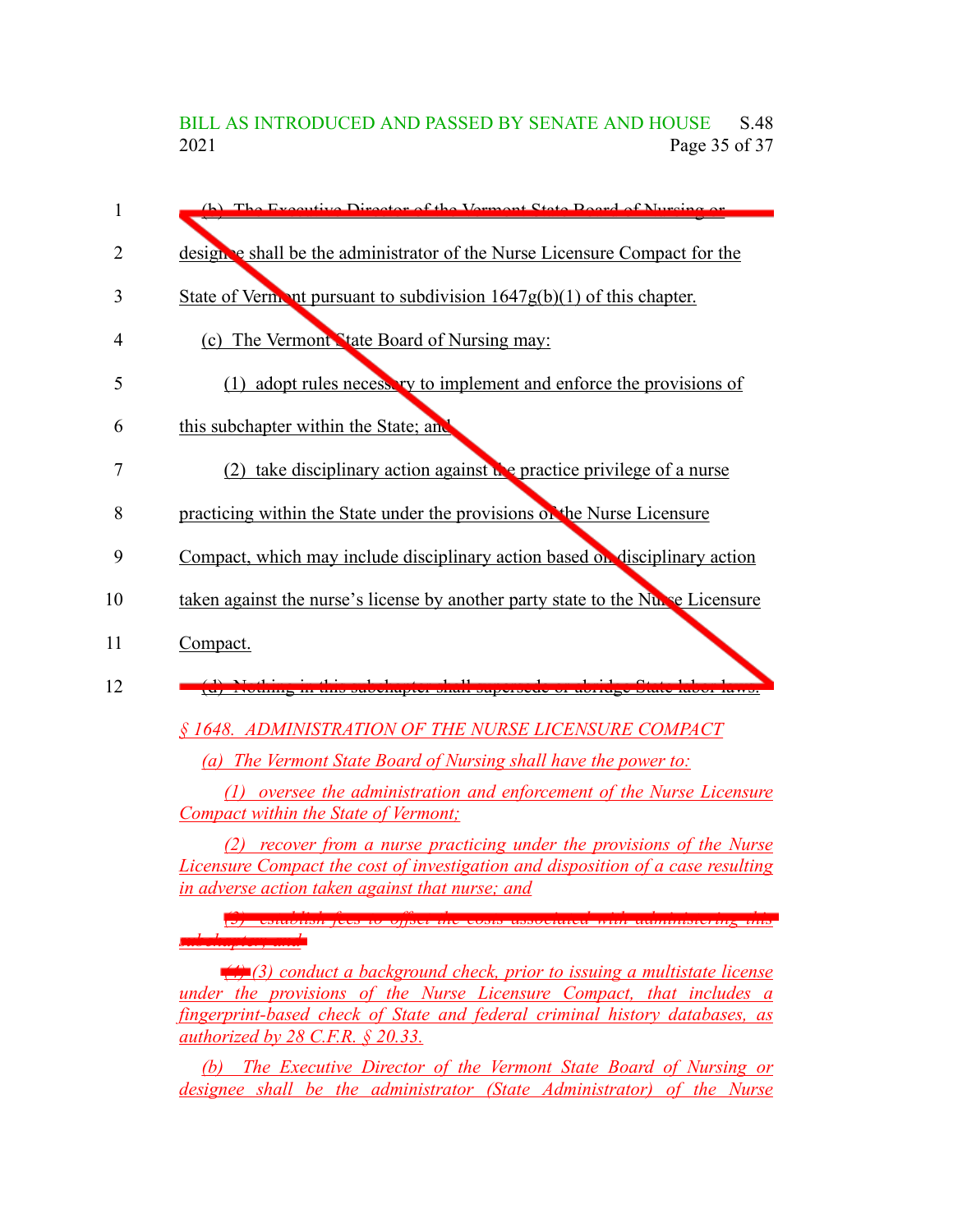*Licensure Compact for the State of Vermont pursuant to subdivision 1647g(b)(1) of this chapter.*

*(c) The State Administrator shall promptly, and prior to a vote of the Commission, notify the Commissioner of Finance and Management if the Commission proposes to pledge the credit of the State of Vermont under subdivision 1647g(h)(3) of this subchapter or in any way proposes to impose liability on the State of Vermont for an amount equal to or in excess of \$100,000.00.*

*(d) The Vermont State Board of Nursing may:*

*(1) adopt rules necessary to implement and enforce the provisions of this subchapter within the State of Vermont; and*

*(2) take disciplinary action against the practice privilege of a nurse practicing within the State of Vermont under the provisions of the Nurse Licensure Compact, which may include disciplinary action based on disciplinary action taken against the nurse's license by another party state to the Nurse Licensure Compact.*

*(e) Nothing in this subchapter shall supersede or abridge State labor laws.*

*Sec. 1a. SECRETARY OF STATE; OFFICE OF PROFESSIONAL REGULATION; REPORT*

*On or before January 15, 2024, the Office of Professional Regulation shall report to the House Committees on Health Care and on Government Operations and to the Senate Committees on Health and Welfare and on Government Operations concerning the implementation of 26 V.S.A. chapter 28, subchapter 5, including:*

*(1) the number of compact licensees and single state licenses issued annually following the adoption of the Nurse Licensure Compact and noting how many of those license fees were paid by a licensee and how many were paid by an employer or other entity on behalf of a licensee;*

*(2) the resources necessary to implement the Nurse Licensure Compact;*

*(3) the fiscal impact on the Vermont State Board of Nursing's special fund; and*

*(4) if the Office of Professional Regulation determines that implementation of the Nurse Licensure Compact has resulted in a reduction of revenue available to the Vermont Board of Nursing, the Office shall include in its report:*

*(A) a proposal to manage the reduction through administrative efficiencies; and*